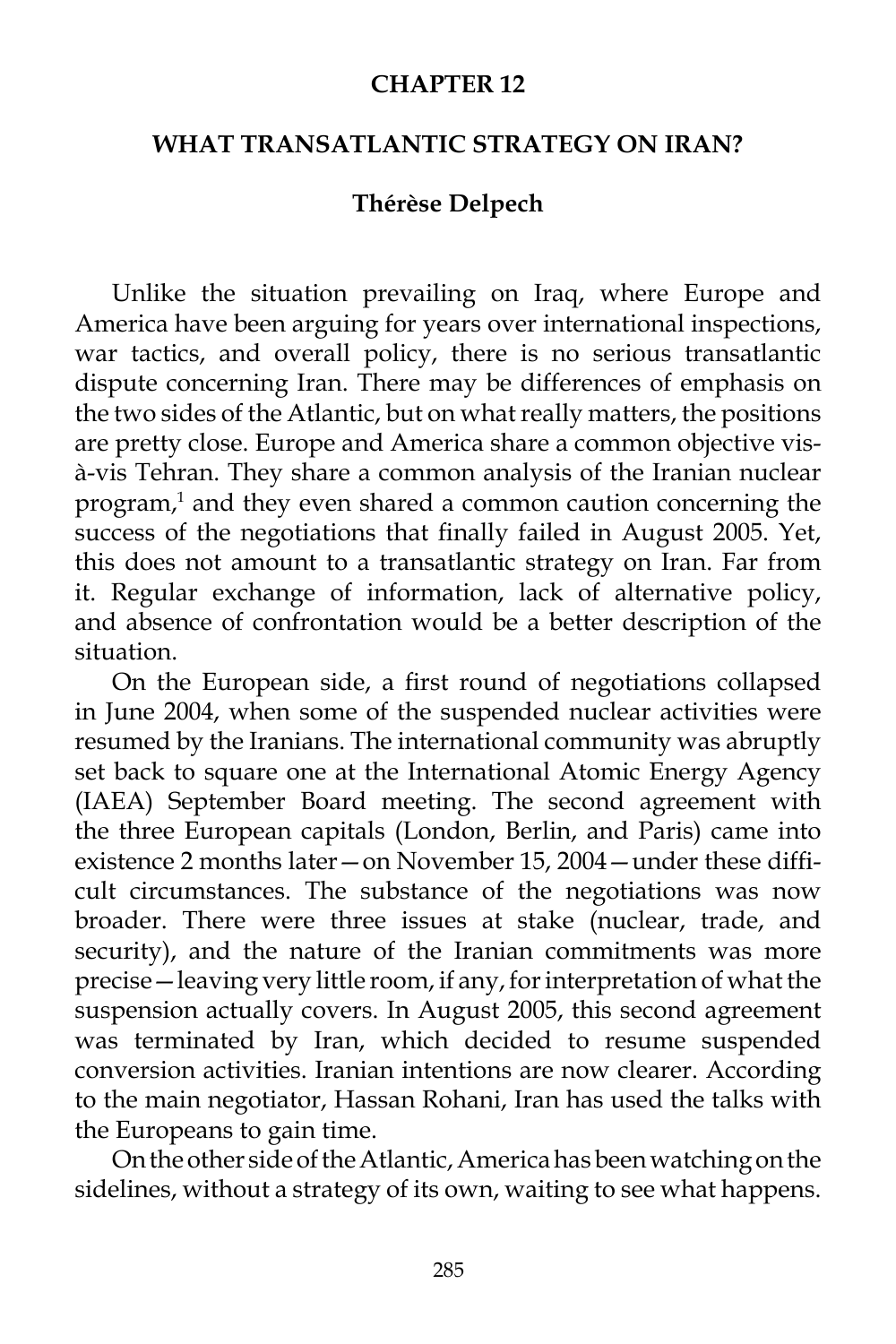The Americans have not endorsed the European initiative explicitly, nor have they condemned it. Instead they have displayed a benign scepticism. But at the end of 2004, President Bush himself made it clear that a diplomatic solution to the Iranian conundrum was preferable to any other—assuming, naturally, that such a solution was possible. After his trip to Europe in February 2005, Europeans and Americans came even closer.<sup>2</sup> What will happen now that the talks have failed is still open to question.<sup>3</sup> Tehran had threatened repeatedly to agree only to a "short" suspension, which was terminated shortly after the new president took office. A transatlantic cooperation now appears indispensable for the next steps to take.

 Finally, beyond transatlantic relations, it is important to understand how crucial the Russian factor is as well. Moscow, where anxieties over Iran's nuclear program are growing, should be on board for transmission of the Iranian dossier to the United Nations (UN) Security Council. In August 2005, during the IAEA Board meeting, the Russian delegation appeared worried about the prospect of any decisive step concerning Tehran. There apparently is much less reason than in the 1990s to suspect that Moscow will help an Iranian nuclear program, at least directly. But the prospect of losing the contracts associated with Bushier because of an international crisis does constitute an important factor in Russian calculations.4

 Eventually, a common strategy among these three actors— Europe, America, and Russia—is key to any satisfactory solution to the potential nuclear threat posed by Iran, since China, as usual, will not like to appear isolated. But the first indispensable step is a transatlantic agreement.<sup>5</sup>

## **UNDERSTANDING THE PLAYERS**

### **Iran**.

 A good understanding of what the Iranian government *wants* to achieve with its nuclear program is essential; a second question being what it *can* actually achieve, both politically and technically. The first question may be answered in different ways.

*Iran wishes to create an indigenous civilian nuclear fuel.* Such has been the most frequent claim in Tehran: the program is entirely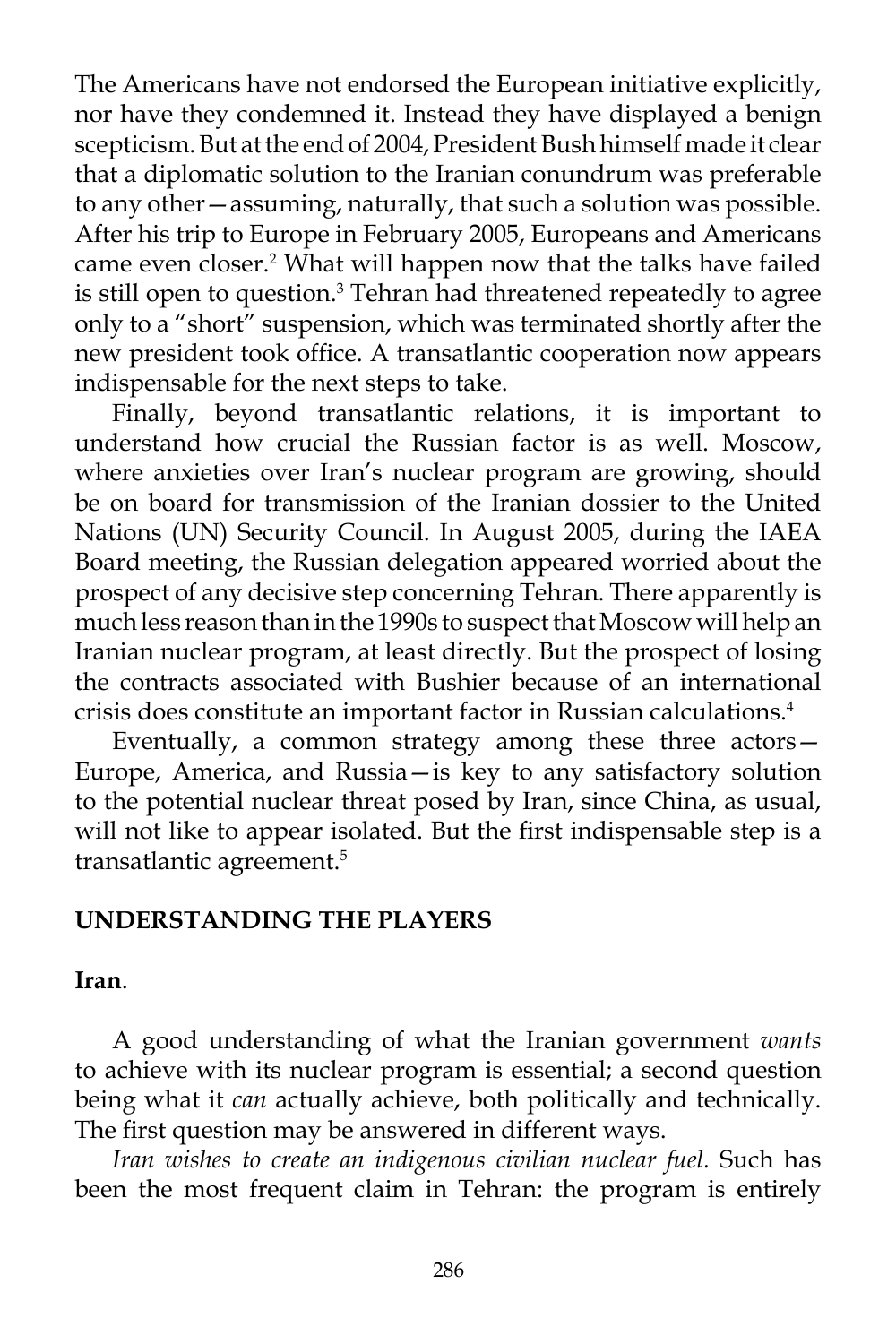peaceful, and there is no reason to deprive Iran of its inalienable right to benefit from the peaceful nuclear uses that the Nonproliferation Treaty (NPT) guarantees in a solemn fashion in its Article IV. Leaving aside the fact that the "right" guaranteed by the NPT is conditional to fulfillment by member states of their nonproliferation commitments, the problem with this hypothesis is not so much that Iran's energy resources (oil and gas) are so abundant that nuclear energy does not make economic sense. After all, Tehran has the right to prepare for the future with some further diversification of its energy policy. The problem lies elsewhere: in the long (20-year) secrecy surrounding such "peaceful" nuclear expansion and in the size and variety of its nuclear fuel cycle. The 50,000 P1 centrifuges planned in Natanz appear grossly disproportionate to Iran's only reactor under construction (Bushier), which will receive Russian fuel for the next 10 years. (Those first generation centrifuges are, in addition, uneconomical).

 The kinds of imports that Iran has been engaged in also often make little sense in a civilian program. Finally, the production of materials such as uranium metal points in the direction of military ambitions as well. But if Iran actually wants a nuclear energy program after raising so many suspicions, then the solution is easy to find. The fuel cycle activities should again be suspended permanently, the facilities dismantled, and the necessary fuel will be provided by Russia, with a European guarantee, should Russia be unable to implement its pledge. This guarantee was explicitly offered to Tehran by the three European nations in August 2005 and rejected.

Iran wishes to use its nuclear program as a bargaining chip. Parallels with North Korea may be suggestive. For years, Washington has favored such an analysis concerning Pyongyang's nuclear activities. Eventually, a good deal will lead Kim Jong Il to drop his nuclear ambitions because the real objective was to get America's attention and security guarantees for the regime. There is very little evidence to support this view in the North Korean case, particularly since it appears that the enrichment route was investigated shortly after the plutonium route was closed down by the Agreed Framework in 1994. (The Joint Declaraction adopted on September 19, 2005, and challenged less than 24 hours later by Pyongyang, does not alter this analysis.) In the case of Iran, the regime may have reasons to be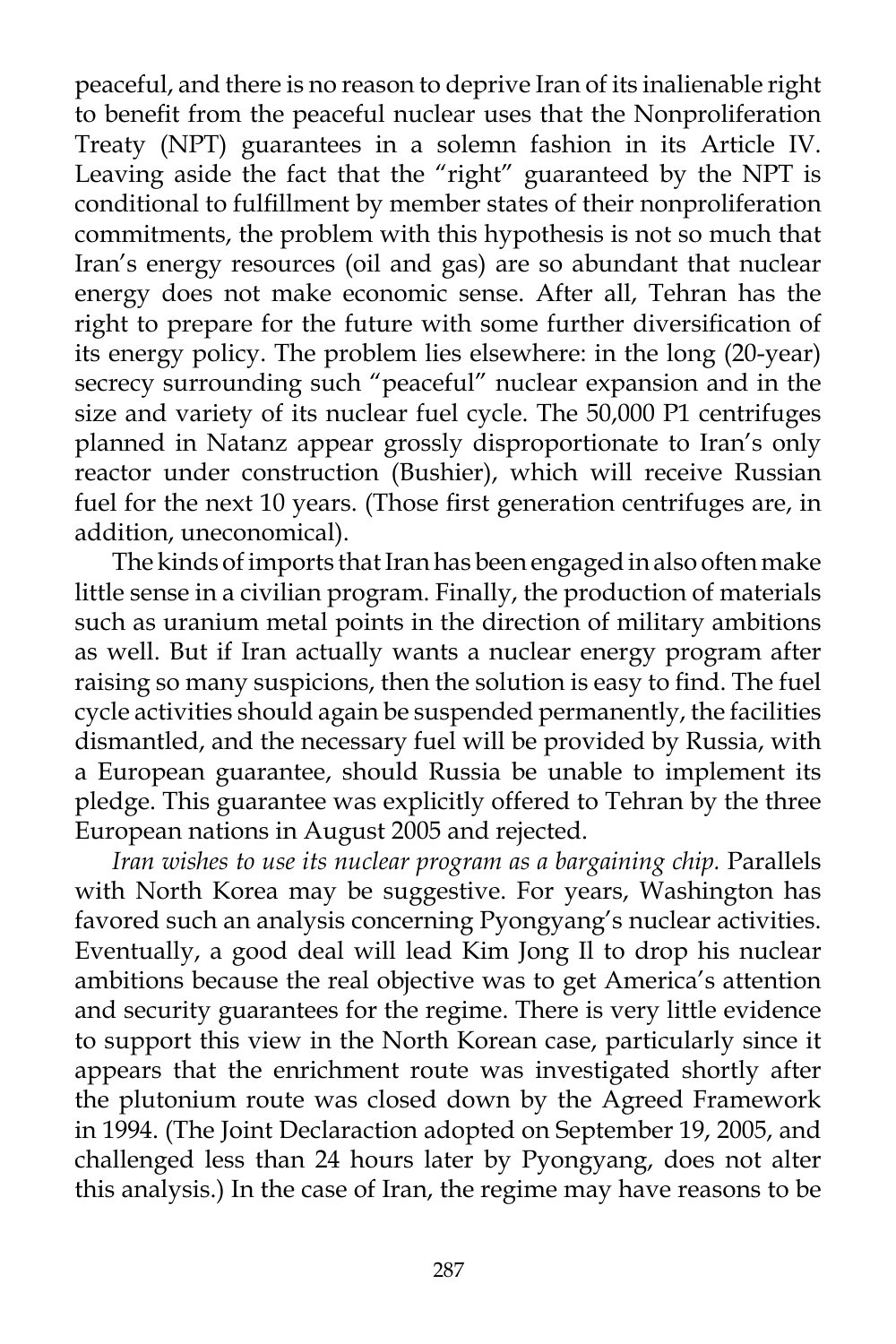fearful after the insistence by the Bush administration on "regime change" in "rogue states," and even more after having witnessed the short time needed for the American troops to overthrow Saddam Hussein in March 2003. The Iranian regime indeed may wish to get a guarantee that it can get only from America. But this cannot be the purpose of nuclear activities started in 1985! At that time, the enemy was Iraq, and the chemical attacks on Iranian troops already were 2 years old. The main problem with the West was not only its silence on the proscribed use of chemical weapons (CW) (under the 1925 Geneva Convention), but its open support of Baghdad. Yet, the fact that the Iranian nuclear program was not conceived as a bargaining chip—a pretty obvious fact—does not mean that it could not have become such a chip under different circumstances. But the choice of the new regime apparently was to close this door.

*Iran wants the bomb, period.* All the main indicators are pointing in this direction. If there was one major benefit of the two deals with the Europeans in October 2003 and November 2004, it was undoubtedly the extensive knowledge acquired on the Iranian program during the years 2003, 2004, and 2005. Iran was soon in no position to delay further intrusive inspections on its soil, even though the very first inspection, planned for October 2003, only took place in February 2004. After Natanz and Arak, many other sites were subject to international inspections, including Isfahan, Lashkar Abad, and the Kalaye Electric factory (Tehran), which was supposed to be a watch factory and appeared to be a pilot plant for P1 centrifuges.<sup>6</sup> The first explanations provided by Iran on a number of issues had to be changed and complemented at different times in order to make them consistent with findings or outside revelations. Actually, not all the information came through the IAEA inspections. The Libyan revelations and the discovery of A.Q. Khan network, for instance, were crucial in uncovering in 2004 the P2 centrifuges deal with Pakistan in 1995. But the reading of the different IAEA reports to the Board show how much came out of the hundreds of inspections performed on Iranian territory, far beyond what Iran was willing to acknowledge at the beginning of the process. In addition, it appears that Iran discussed acquiring technologies central to making nuclear arms as soon as 1986 and 1987 with members of the network run by A. Q. Khan.<sup>7</sup> If the bomb is the only credible objective of so much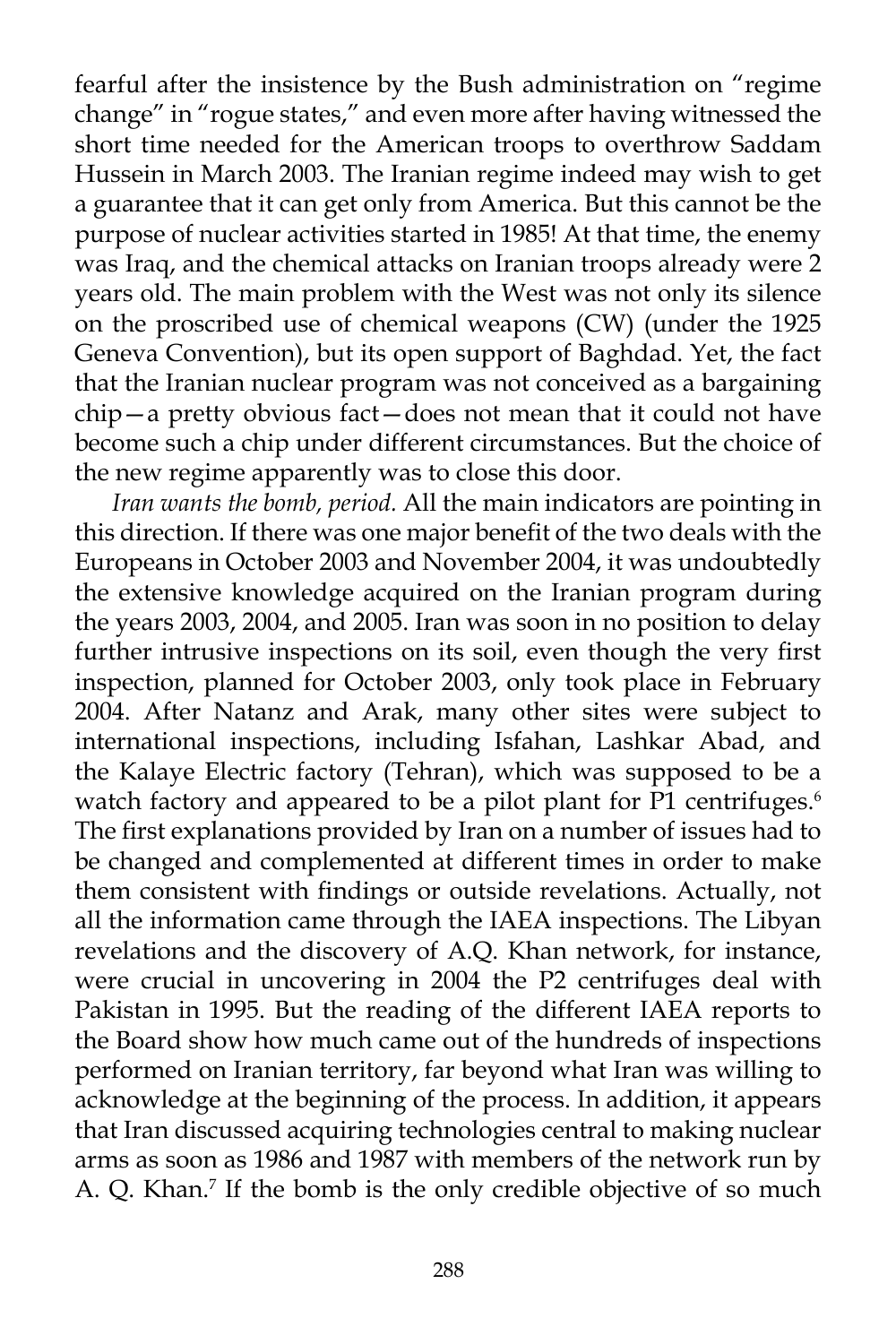secrecy, so many purchases,<sup>8</sup> and so many lies, then the main question was *when* the tactical decision to agree to the suspension would be revised. The answer was provided in August 2005.

*What can Iran achieve technically*? This question is difficult to discuss for a simple reason. While much knowledge has been acquired since February 2003, there is no certainty whatsoever that the entire range of Iranian nuclear activity is known. The possible existence of a clandestine nuclear program located in military facilities or in undisclosed places also has to be taken into account. By definition, what has been, is, and still may be done there is unknown. And the relationship between the civilian open fuel cycle and hidden nuclear military activities is unknown as well. What part of the civilian fuel cycle is necessary for the clandestine program? The answers to these questions are essential for assessing the current stage of development of the Iranian nuclear program. One can note, however, that the pace of conversion during the summer and fall of 2004 demonstrated a good mastery of the process, and also that the advancement of conversion activities looked urgent on the fall. This is probably why, instead of suspending conversion on November 15 as promised to the Europeans, activities went on until the adoption of the IAEA resolution—and apparently until February 18 for conversion into UF4!—in order to make the best possible use of time. This does not mean that Iran does not face some technical difficulties, for instance, when dealing with P2 centrifuges. Some technical incompetence should not be ruled out. But progress is most probably steady as well, as claimed by the Iranians themselves with or without assistance from abroad.

*What can Iran achieve politically*? Iran's political game is pretty transparent. First, to get overwhelming support of the nonaligned nations by insisting on the right to benefit from peaceful uses of nuclear energy. Second, to neutralize Arab countries by emphasizing Israel's nuclear capability and by promoting a "nuclear weapon free zone" in the Middle East, an objective that is particularly dear to Egypt. Third, to question available intelligence on Iran by making frequent references to intelligence failures regarding Iraq. Fourth, to "cheat and retreat," delay access, remove evidence. And fifth, to engage in discussions with as many interlocutors as possible in order to divide them. Iran has been obliged to deal with the IAEA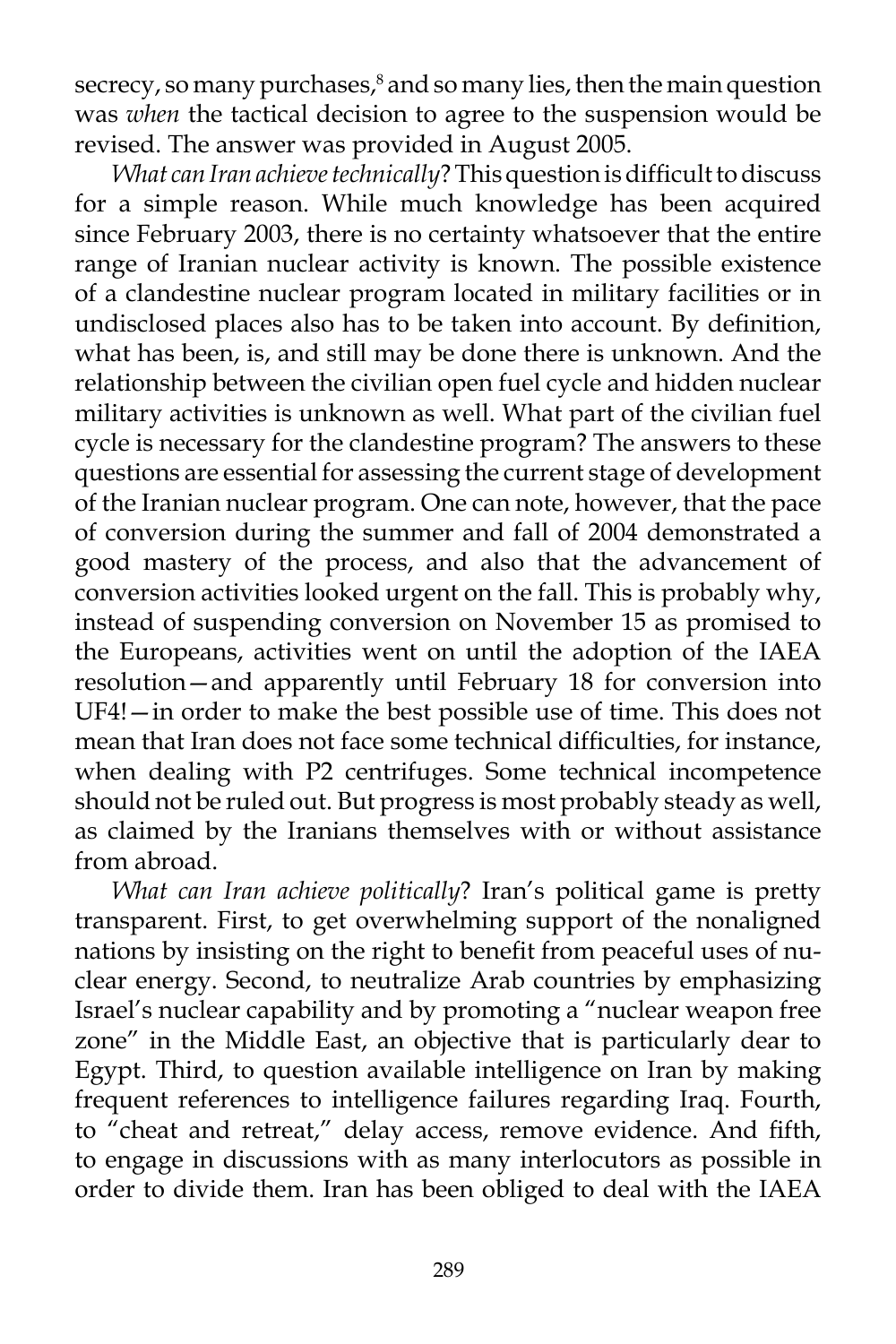since its ratification of the NPT, and at the beginning of the crisis in September 2002, its relations with that agency were tense. The resolution adopted by the IAEA Board of Governors in September 2003 was rejected by Iran. The Europeans entered the stage then, and Iran quickly understood that some room for maneuver was available. The demands presented by Berlin, London, and Paris were characterized as going beyond Iran's obligations under the IAEA statute, and confusion was created concerning the perimeter of the suspension agreed on in October 2003. Fortunately, thus far the three European powers have displayed good coordination—but there may still be some differences between them that can be exploited.<sup>9</sup>

 Then there is the commercial relationship with Russia. The Iranian hope was that Moscow would focus its attention solely on trade, and that Europe would compete with Russia. Neither of these beliefs proved exactly right, but even though Iran feels that it has been let down by the Russians, it will continue to attempt to play the Russian card. And this card still is far from being fully transparent to the rest of the world.

 Finally, there is the Transatlantic relationship. Tehran first wanted to secure from the Europeans a number of commitments that would have directly opposed them to Washington. In increasing order of importance, they were: no additional discussion of the Iranian issue at the IAEA Board of Governors;<sup>10</sup> no transfer of the dossier to the Security Council; no sanctions whatsoever; a rejection of any threat or use of force, and of any European participation should a military operation eventually take place. No such commitments could be made by any responsible player, but the Iranian strategy seemed to be that it did not cost much to at least try!

## **The Europeans**.

 Initially, the Europeans came together for three different reasons: they wanted to show that diplomatic means could succeed in stopping proliferating nations; they were anxious to find some unity after the dispute over Iraq in 2003; and, last but not least, they felt threatened by Iranian nuclear and ballistic missile programs. The deadlock that the IAEA found itself in when Tehran rejected the September 2003 resolution was therefore the occasion for the European initiative.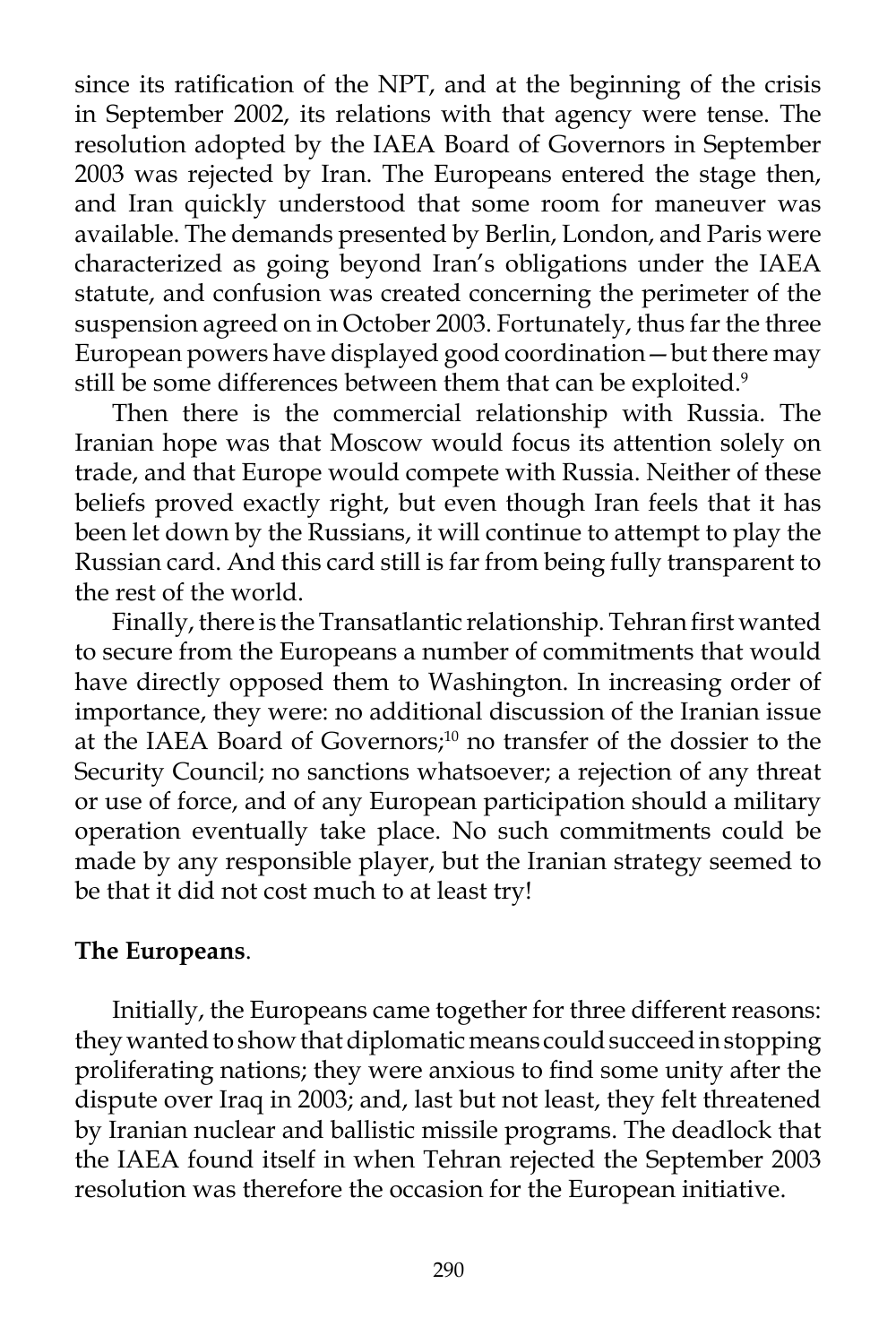*Effective Multilateralism.* The European Union (EU) published a common strategy on weapons of mass destruction (WMD) nonproliferation in June 2003. That document covers nuclear, biological, and CW and their delivery vehicles. One of its main objectives was to present "multilateralism" as a means not to delay action or postpone crises, as Washington was inclined to see it, but to achieve concrete results. The leading role played by the United Kingdom (UK), Germany, and France in trying to stop Iran's nuclear program is an essential part of this policy. Another important illustration of "effective multilateralism" is the Proliferation Security Initiative (PSI), launched in Cracow but signed in Paris, which was designed to interdict the passage of cargoes intended for use in WMD programs. The PSI deserves special mention, since it was the interdiction of a German ship in October 2003 that led to the discovery of the P2 centrifuges deal between Pakistan and Iran that had been made in 1995. Both cases are supposed to demonstrate "effective multilateralism" not only on paper, but also in action. Therefore, success or failure of current negotiations will be seen in the wider context of the "European way." This way is not limited to diplomacy: the European pressure on Iran has been backed by a threat to send the matter to the Security Council, which would be asked to make a decision about any further measures imposed on Iran. As a result of this pressure, in November 2004 Iran retracted its decision to resume uranium enrichment. The threat is still valid, particularly after Iran's resumption of conversion activities in August 2005, and in this context no action is excluded in principle. But the clear preference of the European nations was to obtain a permanent suspension of enrichment and reprocessing activities in Iran, as well as access and verification without sanctions, coercion, or use of force.

*Solidarity of the three European Powers*. Although differences between London, Berlin, and Paris exist concerning their respective situations and approaches, they have maintained close cooperation at all stages of the Iranian saga, from October 2003 onwards. The British have to take into account their military presence in Iraq, which is unpopular in the UK, and where Iranian agents or operatives are in a position to cause a great deal of trouble. This is particularly relevant since the UK is operating in Shia-dominated areas. Paris and Berlin are not burdened by this handicap. The Germans have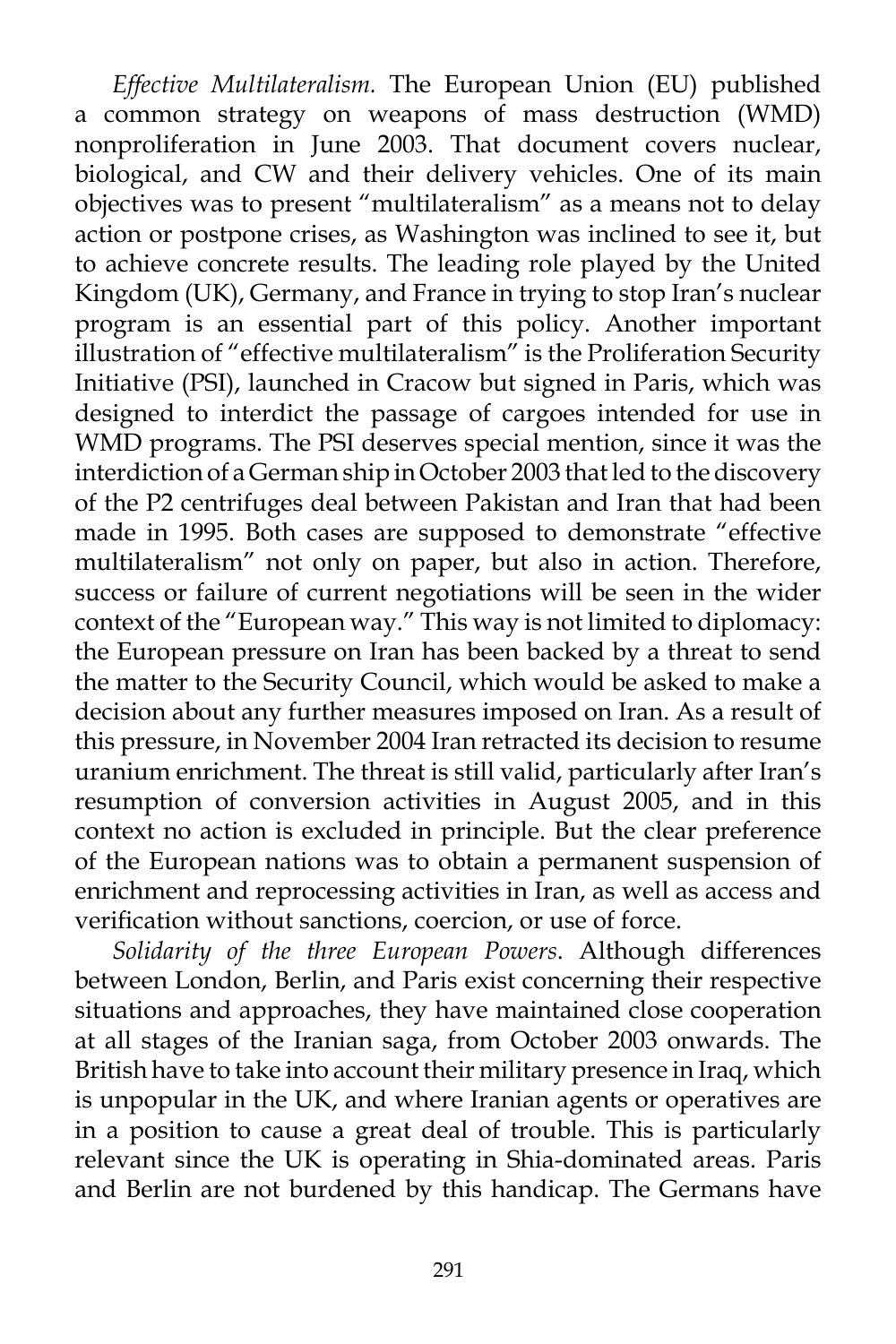a Green Foreign Minister, whose party is famous for its hostility not only to nuclear weapons—a matter of contention with France but also to military action, whatever the circumstances. This last characteristic was again very much present during the German electoral campaign in 2005. The French have a tendency—particularly difficult to swallow in London—of defining their policy in opposition to Washington. Still, the Europeans' common resolve to stop Iran's nuclear ambition by leading international pressure on Tehran took precedence over misunderstanding or disagreement on other issues. Regular meetings have been held in the three capitals and in Vienna before any discussion with the Iranians, and so far the differences between them have been more cosmetic than real. This being said, it was always clear that should diplomatic pressure eventually fail, the situation may change. The United States has dropped hints about taking military action in order to halt Iranian ambitions.<sup>11</sup> If such steps were taken in the future, who would be most reluctant to follow suit? The answer to this question is not easy. In fact, the greatest surprise has come first from London, not from Germany, when Jack Straw declared in November 2004 that there was no military solution to the Iranian problem. This statement came at the worst possible time, just before a crucial meeting with the Iranian delegation.<sup>12</sup>

*The Iranian Threat to Europe*. Most observers have understood the European initiative as a way of preventing some unspecified American action against Iran.13 This interpretation misses completely what is probably the most important point: Europe, like Russia, sees Iran's ambitions as threatening. Granted, the threat is, first and foremost, internal to the Middle East. A nuclear capability would radicalize the region, may justify additional nuclear programs in Arab nations (Egypt, Saudi Arabia, or Syria), and constitute a threat to the security of Israel—whose very existence is not recognized by Tehran.14 But the Middle East is one of the regions where Europe wants to play an increasing political role. This is true in today's world, and will become even more so in the future. If and when Turkey is admitted into the EU, Europe will have a border *within* the Middle East. This geo-strategic situation will entail additional responsibilities regarding the stability of the whole region. In this context, it is difficult to overemphasize the security turmoil that an Iranian nuclear bomb would create. Moreover, such a capability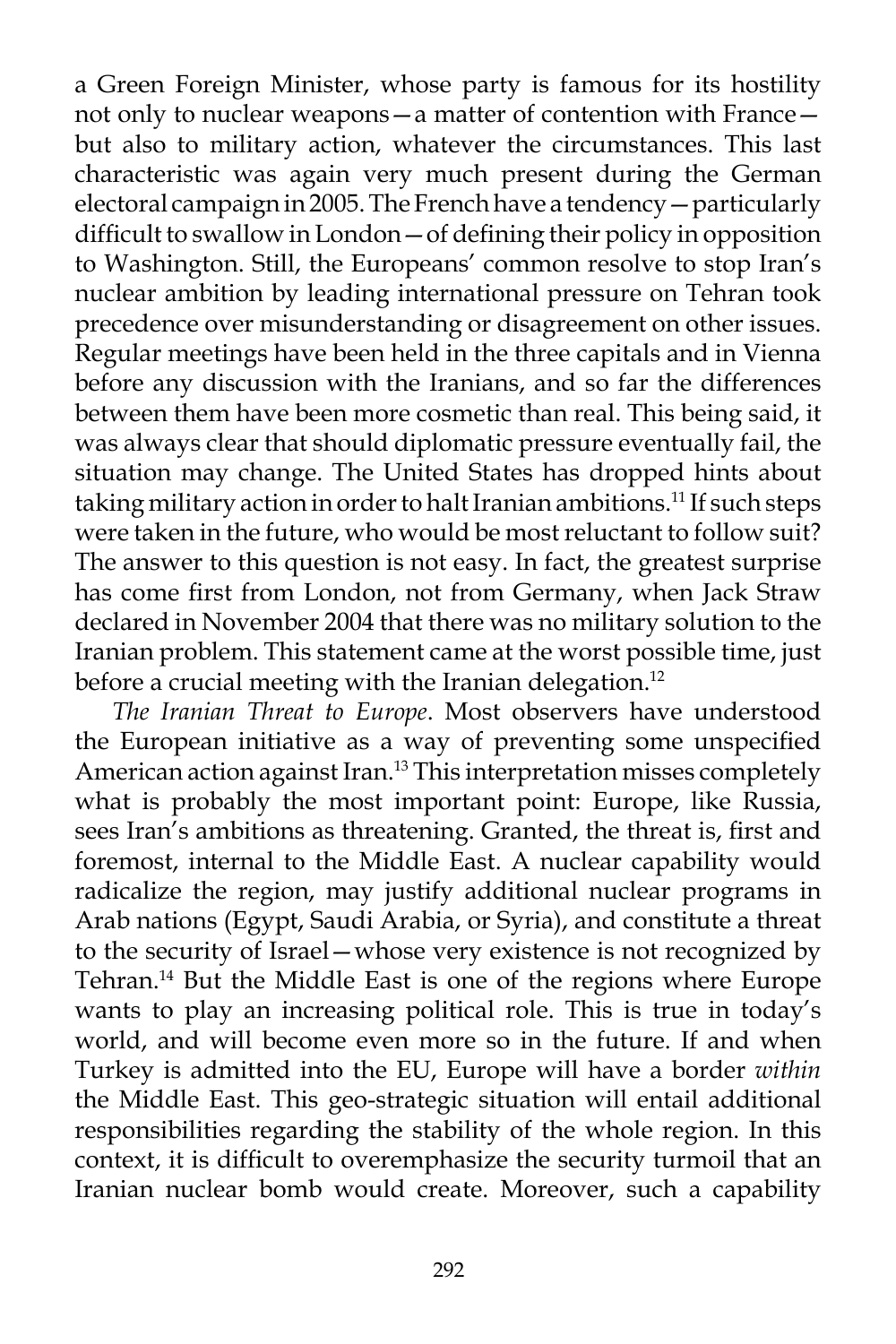could pose a direct threat to European territory, taking into account the range of the Iranian ballistic missiles.

 Ballistic missile programs in Iran are making steady progress. When Tehran tested its *Shehab* 3 in 1998, it came as an unpleasant surprise not only to the region, but also to Europe.<sup>15</sup> Cooperation between Tehran and Pyongyang is well-established, ranges are increasing, and the prospect of seeing these delivery vehicles equipped with unconventional warheads is quite real. Iran's basic motive for acquiring nuclear weapons may be defensive in nature, but it may also be coercive, part of a much more dangerous doctrinal posture. Finally, Iran's involvement in terrorism is well-documented, and one cannot completely rule out threats of WMD terrorism supported by Tehran.

## **America**.

 The United States faces difficult choices in Iran, and it remains unclear whether those choices already have been made. No clear policy can be discerned from public statements made so far. The preference for Security Council intervention expressed by Washington since November 2003—which would indeed be well-founded16—does not mesh with a more forward-looking strategy. What exactly would the Security Council do? A clearer and more determined U.S. policy is essential to any favorable outcome.

*The Burden of the Past.* In 1979 when the collapse of Reza Shah Pahlavi took place, the event was seen in Washington as a political and strategic disaster. It also came as a surprise: when President Carter took office in 1977, he had a number of foreign policy priorities, among which Iran was not expected to be a problem. But on November 4, 1979, the U.S. embassy in Tehran was overrun, and the hostage crisis began—one of the worst international situations Washington has faced in the last 3 decades. Over the next 6 months, the Iranian issue was given priority at the daily cabinet-level meetings, and eventually Iran so dominated the last years of the Carter presidency that it contributed to its defeat.

 Then followed the Iran-Iraq war where Washington sided with Baghdad, which further angered Tehran. More recently, the bombing of the U.S. military barracks at Khobar Towers in Saudi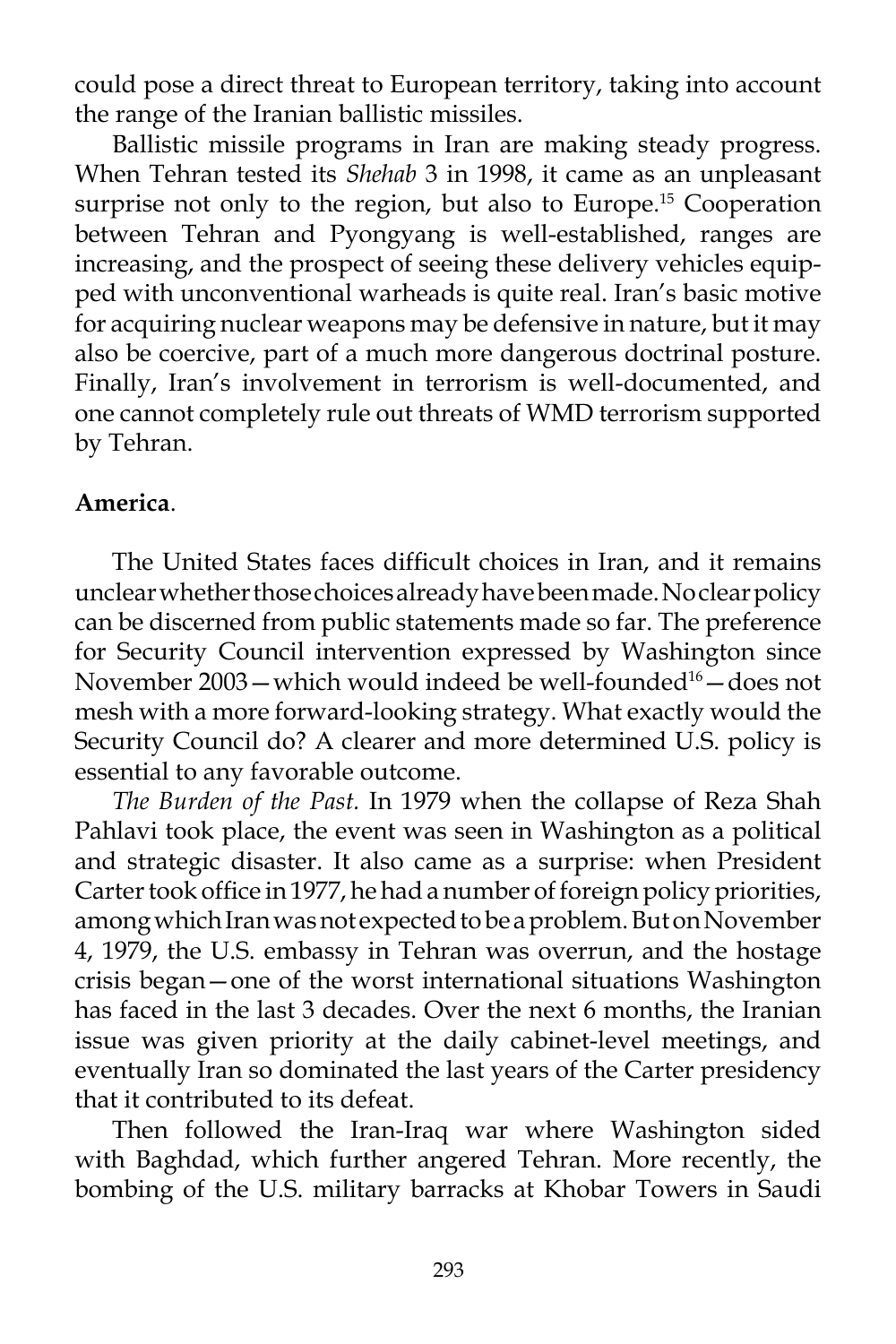Arabia in 1996 was identified as being instigated by Iran. Finally, Iran funds the Hezbollah and harbors al Qaida operatives. Since 1979 the United States has imposed sanctions on Iran that are regularly reconfirmed. Diplomatic relations remain broken, and attempts to engage even informal talks with Tehran have never succeeded. The Iranian rhetoric with regard to "The Great Satan" may now be less inflammatory than it was, but it is still harsh. Deep distrust remains present on both sides. The recent election in Tehran is unlikely to alleviate it.

*The Iraqi Conundrum.* Observers may be too quick to suspect secret deals between Washington and Tehran, but the paramount importance of the Iraqi dossier for the Bush administration is hard to forget. It must be integrated into any U.S. strategy over Iran. This being said, it probably would be a mistake to conclude that Washington will be soft on Iran because of Iraq. The stakes in the region are simply too high to be ignored. When former President Khatami declared that "America is not in a position to take a lunatic action of attacking Iran" because "the United States is deeply engaged in Iraq," the statement was misleading for this very reason. But Iraq does remain the primary concern. Those who believe that the Europeans are in a better position to negotiate, because they do not have to take into account the Iraq dimension as much as America does, are also wrong.

 First, the UK has a problem similar to that of America, with the presence of significant British troops in the southern part of Iraq.17 Second, Iraq is a much more complex issue in Tehran than are the results of the 2003 war. The Iranians have never forgotten that the West in general, not only the United States, supported Iraq in the bloody 1980-88 war. Nor have they forgotten the absence of international response when Iraq employed CW against Iranian troops. Although this period is now more than 20 years in the past—the first use of CW was in  $1983$  - it is still very much present in the Iranian psyche.<sup>18</sup> As recently as October 2003, at the very moment when the first deal was concluded with the three European powers, an article appeared in the Iranian press with the following sentence: "One can still see the wounds on our war veterans that were inflicted by poison gas as used by Saddam Hussein that was made in Germany and France."<sup>19</sup>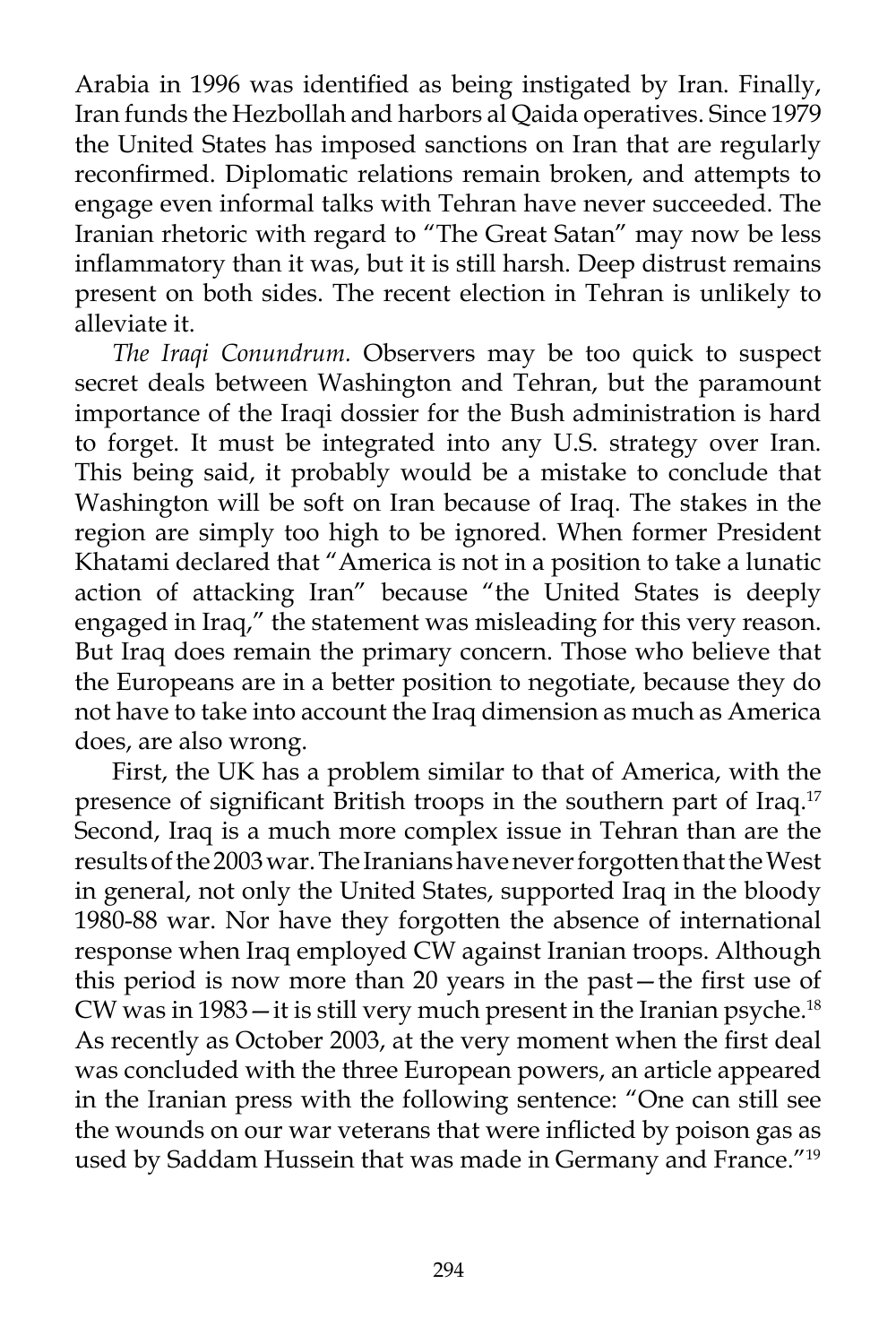*American Deterrence.* The Iranian regime may be fundamentalist, but it has not so far shown tendencies towards adventurous moves.<sup>20</sup> Tehran is not North Korea, at least until now. And there is no doubt in Iran that its military strength is dwarfed by that of America. Washington may have good reason to think twice before deciding on any use of force against Tehran, but the last thing the mullahs or new president want is a military confrontation with Washington.<sup>21</sup> If one were to take bets on who is more afraid of a military scenario, the answer is clear. It also is obvious that any attack against Israel by Tehran, particularly a nuclear attack, would trigger a massive American response. What is at stake for the Iranians is both the security of their country and the survival of the current regime. Authoritarian regimes tend to be conservative by nature: they know how the famous Clausewitzian concept of "friction" could change even the most firmly established political situation during a war. And if the current regime has succeeded in eliminating any meaningful opposition, the fact is that it also appears inexperienced and far from firm.

## **Russia.**

 In a recent article, an American official with direct knowledge of the subject stated that "Stopping Russian assistance to Iran's nuclear program was a high priority for the United States throughout much of the 1990s."22 Moscow long has been an ambiguous player with regard to Iran and may have changed in recent years—the coming months will tell. In the past, Minatom has had confidential agreements with Tehran, related in particular to the training of experts and the export of equipment—both of which could have helped the Iranian military program. Russia may still fear that the full extent of its deals with Tehran will surface. Moscow also still has important economic interests in the country. But the acquisition of a nuclear capacity may be increasingly frightening to the Russian leadership as well. And rightly so, since Iran is far from being an ally to Moscow. Conflicting interests are therefore shaping Russia's position.

*A more serious partner than in the past?* Taking into account the experience of the 1990s, Russia has long been considered an ambiguous partner on Iran. The situation seemed to change in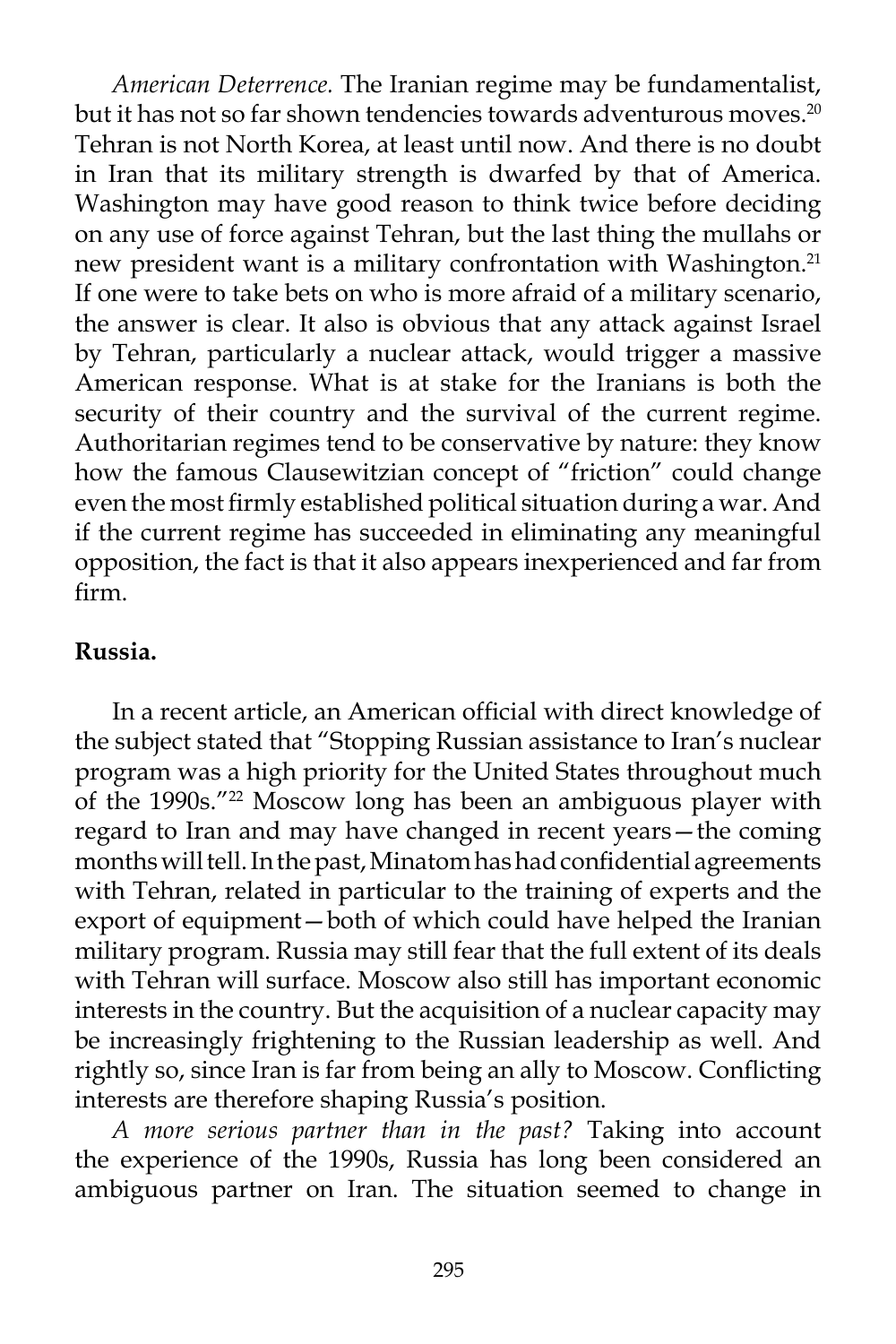the fall of 2003, probably because some new elements about the Iranian nuclear program became known in Moscow. The question is whether the leadership in Moscow has given precise instructionsto Minatom/Rosatom in particular—to exert utmost prudence. The decision to withhold the contract concerning the fuel destined for the light water reactor at Bushier up to the moment where sufficient guarantees were acquired by the Russians has been seen as an indication that Moscow not only actively supported the European talks, but even wanted to contribute to them in kind. The contract concerning the return of the spent fuel was signed on February 27, 2005, and the Bushier reactor may start operating in December 2006, with the fuel delivered at the beginning of the year. Granted, IAEA inspectors are supposed to "monitor closely the use of the fuel and where it goes," according to the IAEA's spokeswoman Melissa Fleming, but the Russian move has raised some concern related to a possible crisis just during or after the delivery. The crucial question is what will happen to the fuel if Iran decides to put an end to all international inspections. Under the current circumstances a wise decision would be to delay the date of delivery.

*There is no doubt in Moscow about Iran's intentions*. At the highest levels of the Russian leadership, the judgement concerning Iran's intentions is no longer an enigma for the outside world: Moscow strongly believes that Iran has nuclear weapons ambitions. Apart from the indications that can be found in the IAEA reports, which are already strong enough, Russia undoubtedly has intelligence of its own on the subject. It may even know more than the West does about people involved in the program, about sensitive imports, and even about additional locations. After all, since so many people from Minatom/Rosatom—and other agencies—have been in Iran over the years, it is difficult to believe that such is not the case. And the Russians are no amateurs in the area of intelligence. Sharing this information would add confidence to the Moscow/West dialogue on Iran, but is unlikely. An opposite result would occur if influential officials in Moscow were to continue making ambiguous statements about the nature of the program. Such was the case in January 2005, when Russian Foreign Minister Serguei Lavrov declared: "I have no basis to believe that the situation is diverging from a normal course and that the peaceful character of Iran's nuclear program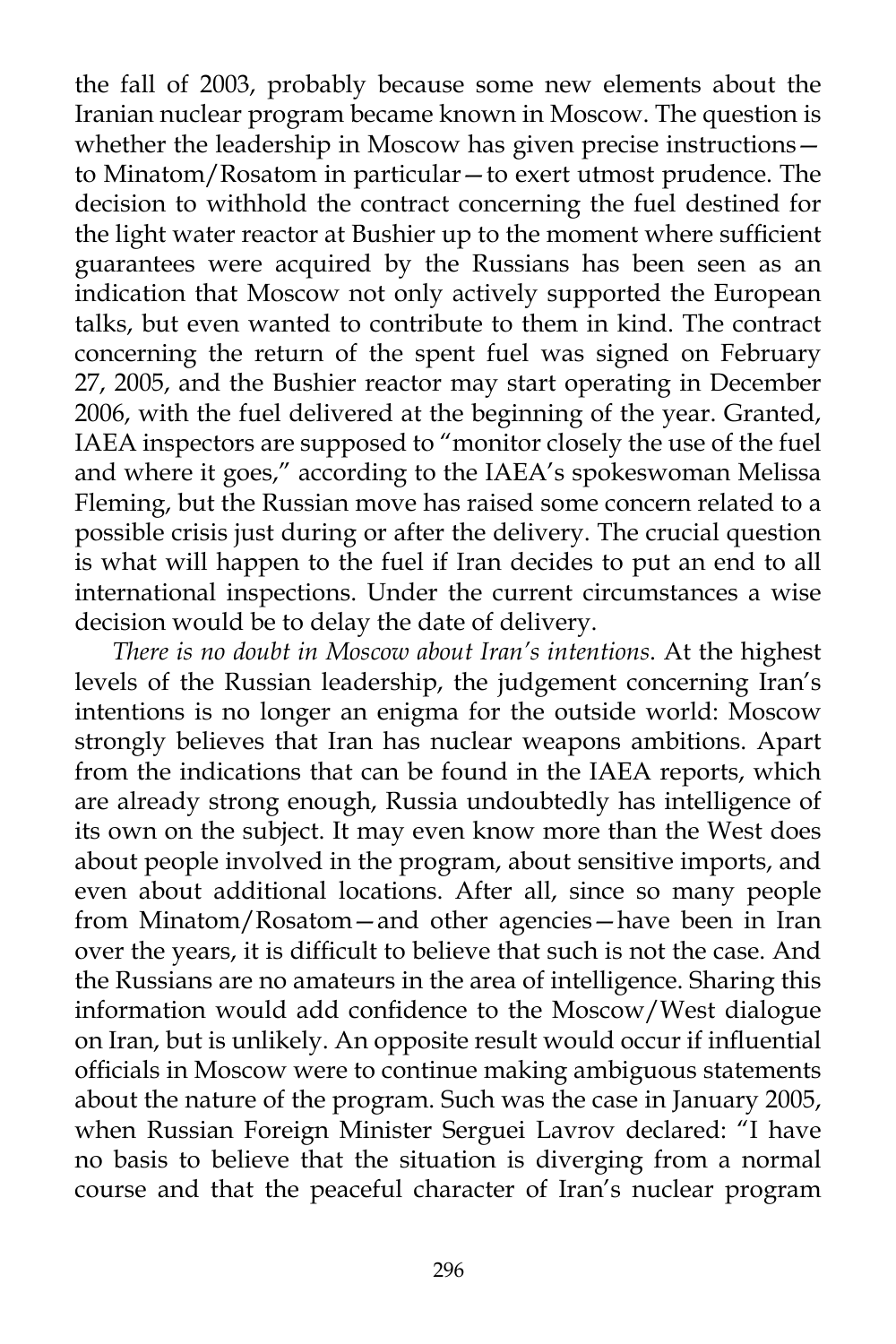will be changed";<sup>23</sup> and again in February, just before the signature of the spent fuel contract, when President Vladimir Putin, himself, contrary to his own beliefs, declared that there was no indication that Iran was pursuing a military nuclear program. In August 2005, similar statements were again made, raising doubts about Moscow's commitments.

*Moscow recognizes the security threat, but not openly*. Lavrov's and Putin's statements notwithstanding, there are indications that, in the context of instability at the Russian southern border, this additional and most serious development is actually worrying Moscow. The question is whether consistent diplomatic positions based on this awareness will be adopted, particularly at a time when new tension is rising with Washington over the "democracy" issue, Ukraine and the Baltic states. An important question in Moscow is whether Iran has reached the point of self-sufficiency, and whether the empowerment of those seeking a nuclear breakout is generating an unstoppable proliferation momentum. Iran is fully aware of some change of mood in Russia and is somewhat concerned by it, trying to keep Russian statements as ambiguous as possible. As long as Moscow does not openly recognize the military nature of the program, it will be difficult to know what will happen should the dossier be transferred to the UN Security Council. Russian support may be difficult to get, as Chinese support is, for energy reasons.

*For all the above reasons, Russia should be at the same time reassured and asked to provide more clarity in its position.* Europe and America can duly consider Russia's security fears. Russia, in return, should coordinate its actions and support transmission to the Security Council if talks run into a dead end. But will it?

# **The IAEA.**

*The Only Multilateral Player*. The IAEA is in unique position: what the inspectors report to the Secretariat, and what the Secretariat reports to the Board<sup>24</sup> are widely seen as unbiased by any national position. Whether this is entirely true in the case of Iran remains to be seen. Within the hierarchy of the Agency, there seemed to be different viewpoints concerning the Iranian dossier, highlighted by an interview Pierre Goldschmidt gave to the French newspaper,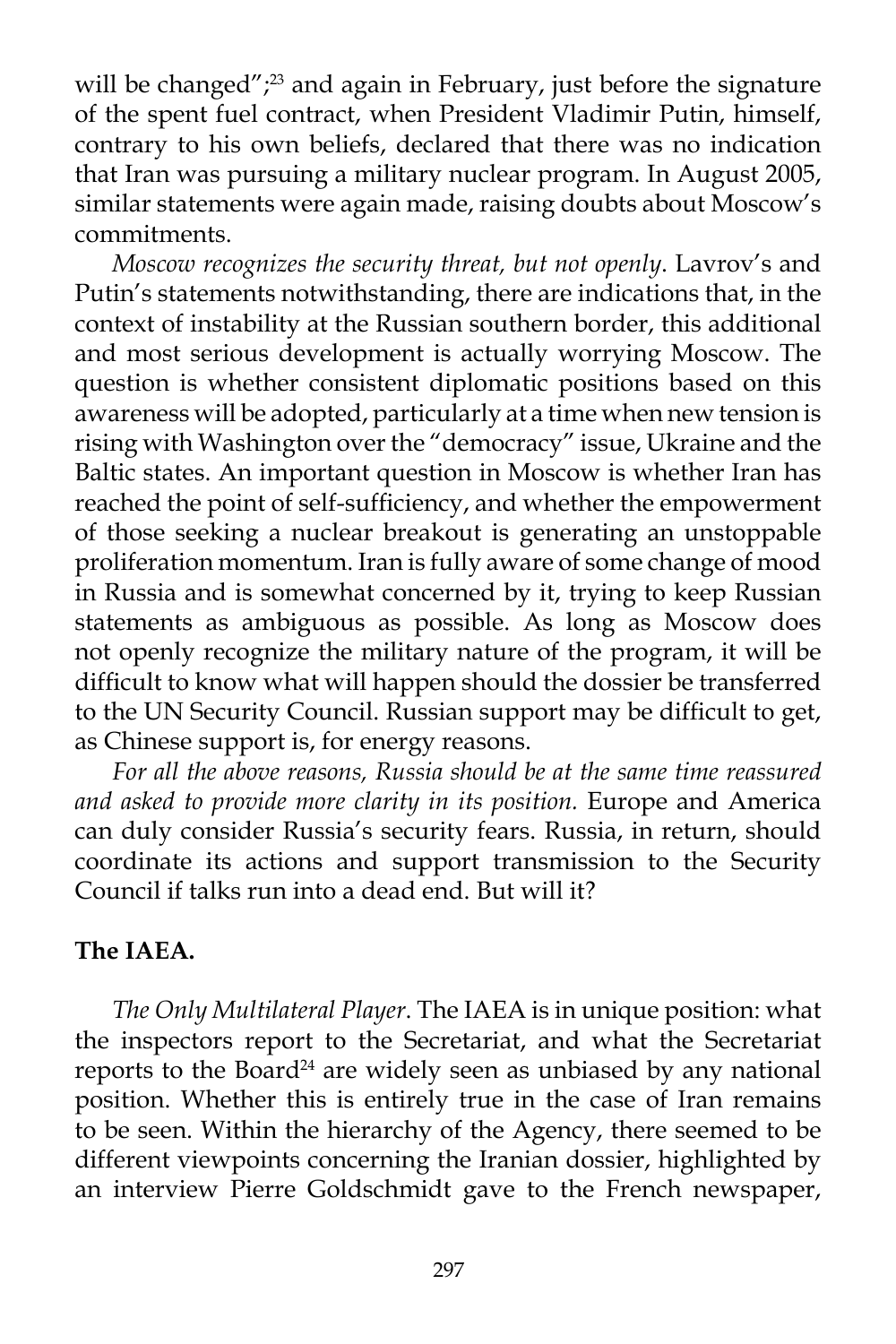*Le Figaro*, when he left office in June. The differences of views are sometimes palpable in the reports. And there is also some obvious reluctance at the IAEA to do anything that could result in a transmission to the Security Council, whatever the findings on the ground. In addition, there is no real expertise within the IAEA on weaponization, with the exception of the Head of the Action Team dedicated to Iraq who took another position in the Agency. Finally, there have also been factual mistakes, for instance when an IAEA report in February 2004 identified  $P1^{25}$  and  $L1^{26}$  as  $G1^{27}$  This has raised useless suspicions about the Agency's competence. More serious is the fear, expressed by George Perkovich in an open letter to the IAEA's Director General, that "Many capitals are so resistant to the current administration bullying that they urge you to cook the books to produce reports that will forestall another Iraq-style showdown."<sup>28</sup> Such a belief would call into question the neutrality of the Agency and its ability to report facts, or rather *all* the facts, to the Board of Governors. In this context, it is interesting to note that at the February 2005 Board, for the first time, Mohammed El Baradei issued no formal written report on Iran (the same occurred again in June). This shift was decided at a time when significant new elements had surfaced (to mention just two of them: the—undeclared—existence of a tunnel just north of the uranium conversion facility at Isfahan, and the new evidence concerning an extensive offer by the A. Q. Khan network in 1987). One can also wonder why the IAEA asked for an entire month in August to produce its report on the implementation of safeguards in Iran, losing precious time at a moment when Iran was resuming conversion activities at full speed.

*The IAEA has an uneasy relationship with Iran*. The story of the Iran/IAEA relationship is one of concealment and constant efforts to hinder inspection,<sup>29</sup> and of constant reluctance on the part of the IAEA to recognize clear violations or make full use of its powers. In January 2005, while a EU3/Iran meeting was in progress, UN nuclear experts were allowed to take environmental samples from some green spaces in the complex of Parchin.<sup>30</sup> For months, the Agency had been pressing Tehran for permission to inspect the military complex which was used to produce high explosives and missiles. If the intent was to assess proscribed Iranian research concerning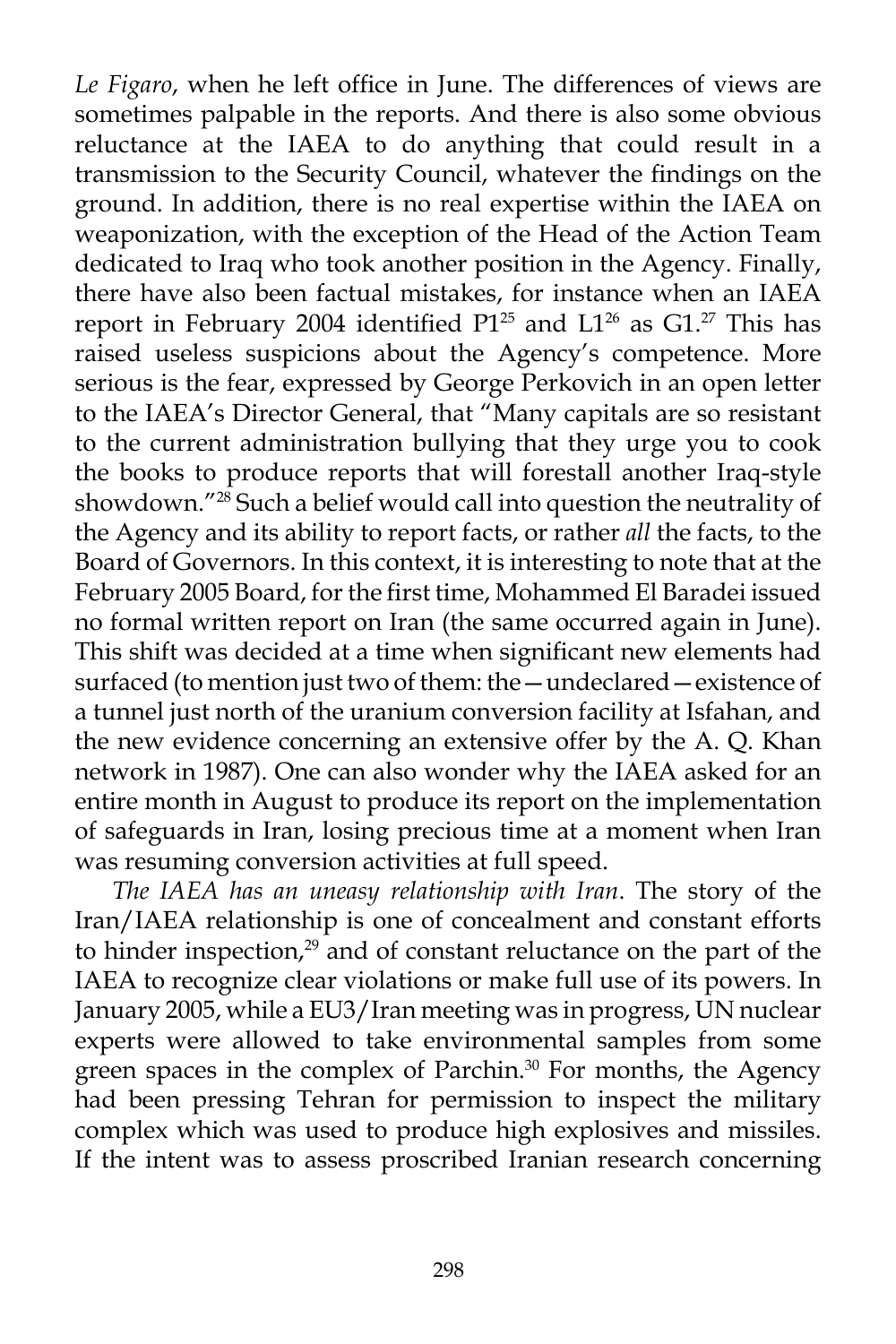explosives related to the bomb, environmental samples will be insufficient.<sup>31</sup> And in addition, access was only very partial. But, as a result, Iran is now in a position to pretend that access to Parchin has been granted—and that no nuclear activity had been detected. Why has the IAEA agreed to such bizarre modalities of inspections?<sup>32</sup> Consequently, the IAEA did ask Iran to allow a second inspection on the same site, which has not been accepted so far.<sup>33</sup> The modalities of inspection should include "complementary access" to the site and its facilities, in conformity with the Additional Protocol signed by Iran, rather than just environmental samples in a limited area.

*The IAEA is an ambiguous partner for the Europeans*. In October 2003, the IAEA, then engaged in a standoff with Iran, was somewhat irritated by the first European deal. The Agency narrowed the perimeter of the suspension agreed among the three European powers with the argument that it was too comprehensive to be acceptable under the IAEA statute. A significant problem has also surfaced because the IAEA will never pass judgement on the implementation of the "suspension" agreed with Iran by the EU/3, while the Agency is recognized as the ultimate authority to decide compliance or violation with commitments undertaken by Iran and has a November 2004 Board resolution supporting the EU/Iran agreement. When quality tests were undertaken by Iran on pieces of centrifuges in January 2005, for instance, they were thought to be inconsistent with the November 15 deal, but the IAEA did not consider them a breach, having in mind the statute more than the EU/ Iran agreement. In general terms, there is no doubt in IAEA minds that the way the Iranian program was carried out was unjustifiable economically and points to a military program, but there is no clear statement of this kind from the Agency. IAEA reports do not even always permit obtaining a clear view of what is going on in Iran.<sup>34</sup> in the November 2004 report to the Board, for instance, where a long list of breaches from Iran had been listed (see paragraph 86 of the report), a sentence inconsistent with the report had been inserted: "To date, there is no evidence that the previously undeclared nuclear material and activities referred to above are related to a nuclear weapons program." To what else could all the concealment, conversion activities in uranium metal, multiple attempts to acquire beryllium, and contradictory statements be related? Such a sentence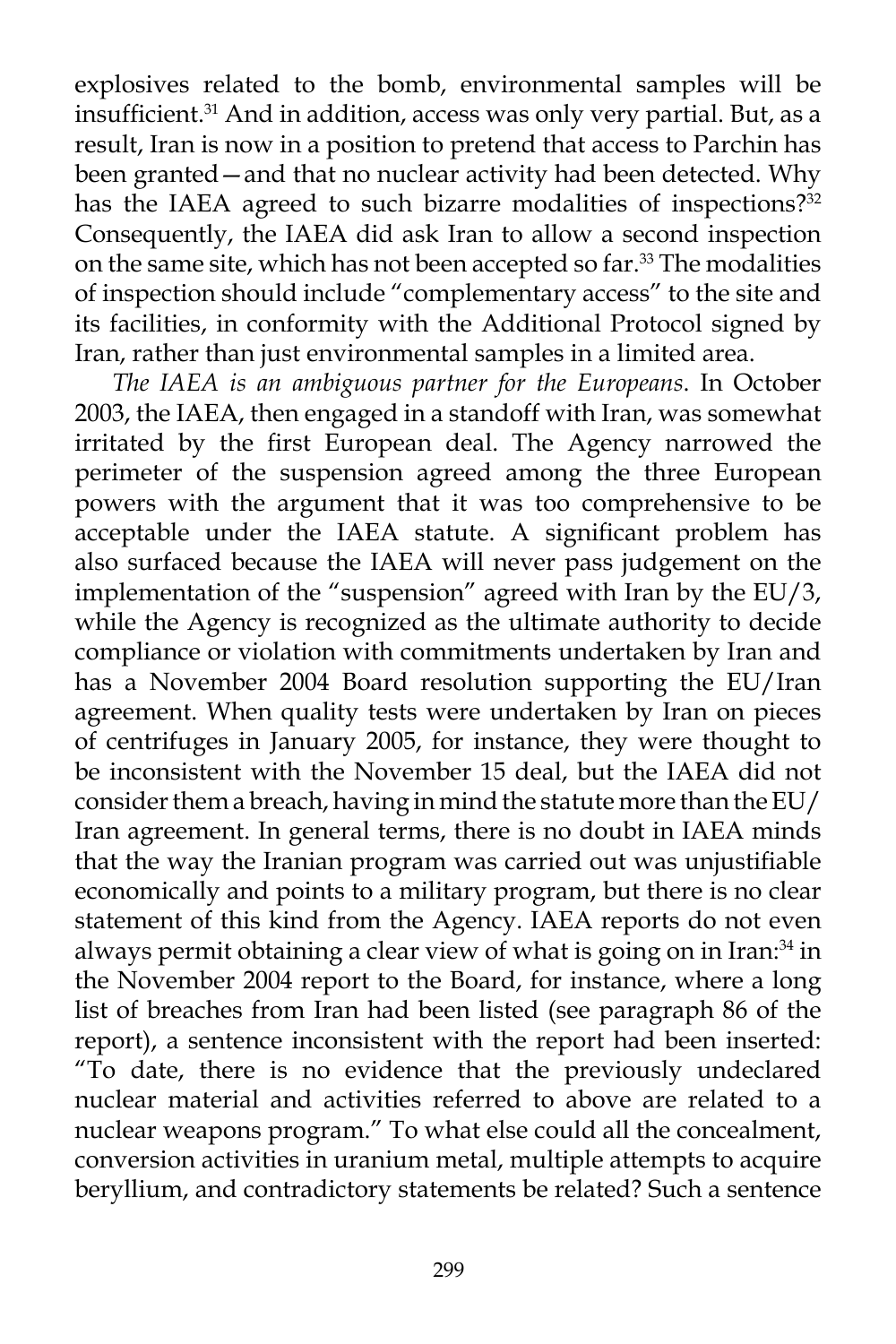having been written, the IAEA should at least show the international community that it indeed has done everything possible to justify the assertion. "Complementary access" to additional sites, including military sites, will be necessary for that purpose, but the Agency appears unwilling to make full use of its rights. Only in February 2005 was there a clear backing by the IAEA for a comprehensive deal with the Europeans that would address nuclear power, regional security, and trade, but this was at a time when such a deal already was considered highly unlikely in European capitals because the main objective of the talks—cessation of enrichment and reprocessing activities—was already simply rejected by Tehran at that stage, without any alternative solution presented by Iran to the Europeans.

## **SOME TRANSATLANTIC SCENARIOS**

 As Robert Einhorn has put it: "The Iran nuclear issue poses two critical tests for the United States and Europe. The first is whether, after the deep divisions over Iraq, Americans and Europeans can work together effectively on an issue of major importance to each other as well as the world at large. The second is whether dissuading a resourceful, determined country from acquiring nuclear weapons is possible through means short of military force. The two tests are, of course, closely related."35 It is with this in mind that the following scenarios should be appreciated.

# **America Joins European Negotiations.**

 Good arguments, which are unlikely to be effected at this stage, could be presented in favor of this move, if Iran returns to suspension. A transatlantic deal with Iran would be the best scenario for all players concerned: Iran would shut down its fuel cycle activities and keep proliferation-resistant nuclear reactors; the nuclear fuel would be provided by Russia with European guarantee and returned to the supplier. The abandonment of Iran's military nuclear ambitions would be accomplished in return for economic and security benefits. Whether such a bargain can be realized with Iran is open to question. It appears very unlikely with the new government and the new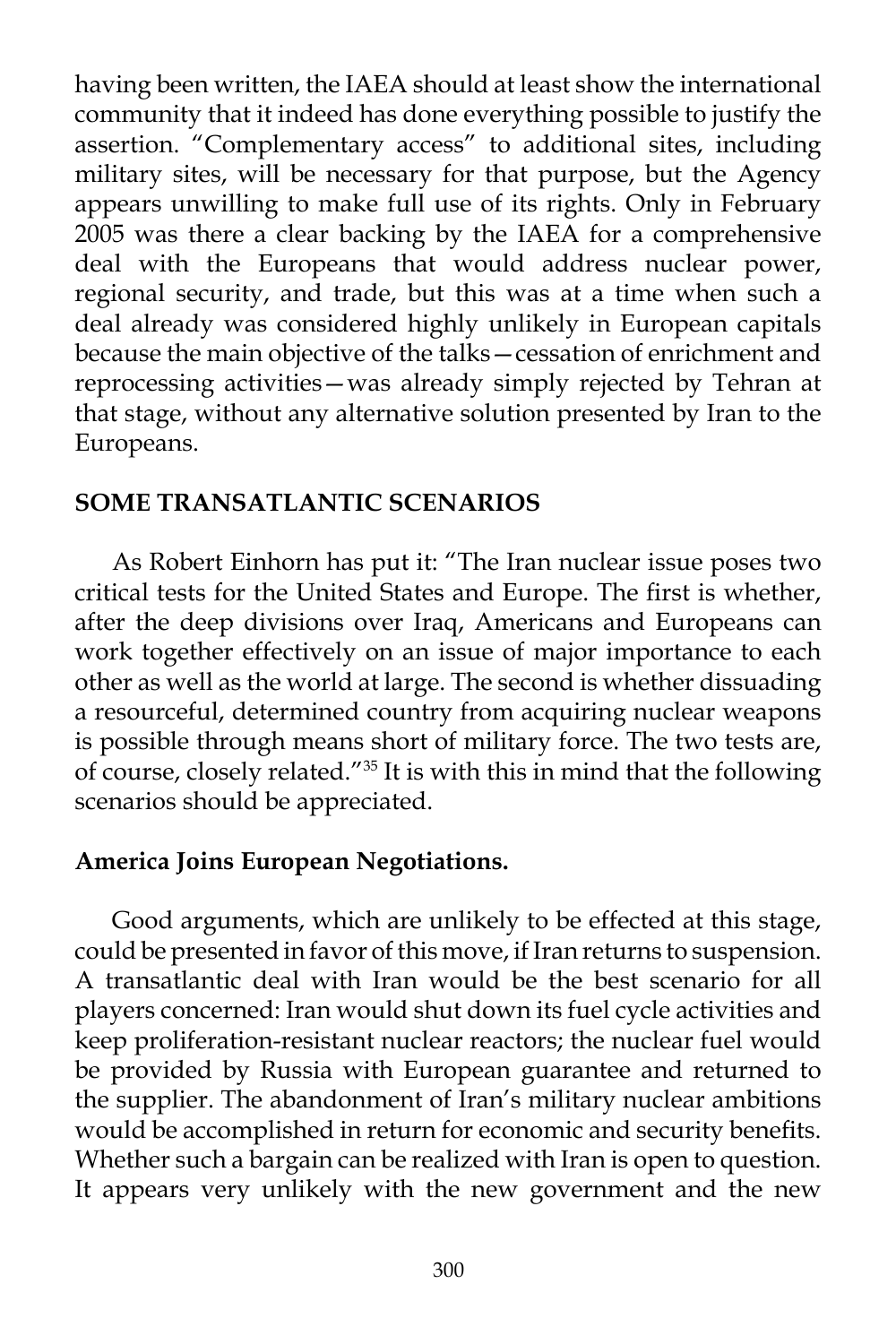negotiator, who never accepted contemplation of a permanent suspension. But such was also the position of the previous team, and the price to pay for continuing fuel cycle activities useless for a civilian program may focus minds at some point. If this scenario would become more realistic than it is in September 2005, Washington should be on board to help achieve it: the main benefits cannot come from Europe alone. The only meaningful security guarantees are American, and trade with Iran is also meaningless without American sanctions being lifted.<sup>36</sup> In any case, negotiations should in no case be bilateral, as some Iranian officials have sometimes suggested, because this would only add confusion and room for maneuver in Tehran. The benefit of an American involvement can result only from good coordination with the Europeans. Should the talks succeed, Washington would be part of the success. And success could mean either reaching an agreement or buying time in order for the Iranian leadership to evolve. Should negotiations fail, the Bush administration would be in a position to maintain that it has tried to help the diplomatic process to no avail. As a precaution though, Washington could present three conditions to the Europeans. First, it would be prepared to help the process only if the suspension could be considered permanent in an *explicit*—not only implicit—manner, with an endorsement from the Security Council now that Iran has breached a second agreement with Europe. Second, the UF6 produced in Iran since August 2005 should leave the territory of Iran. Third, any significant finding would lead the Europeans and the Americans to work together to transfer the Iranian nuclear dossier to the Security Council for harsher measures as soon as November 2005. There the United States, Europe, and Russia would be able jointly to choose a range of measures *that should be determined between them in advance*.

 Last but not least, America—along with the European powers could mobilize Arab states that are also worried about nuclear developments in Iran. As George Perkovitch notes, they currently are much too passive. Egypt, for instance, sees it very much as Israel does: as a threat to its very existence, but its diplomacy at the NPT review conference in May 2005 has, in fact, shielded Iran. Why? Gulf nations have no doubt about Iran's hypocrisy when Tehran tries to neutralize them.37 Nuclear weapons in Iran are seen as an indication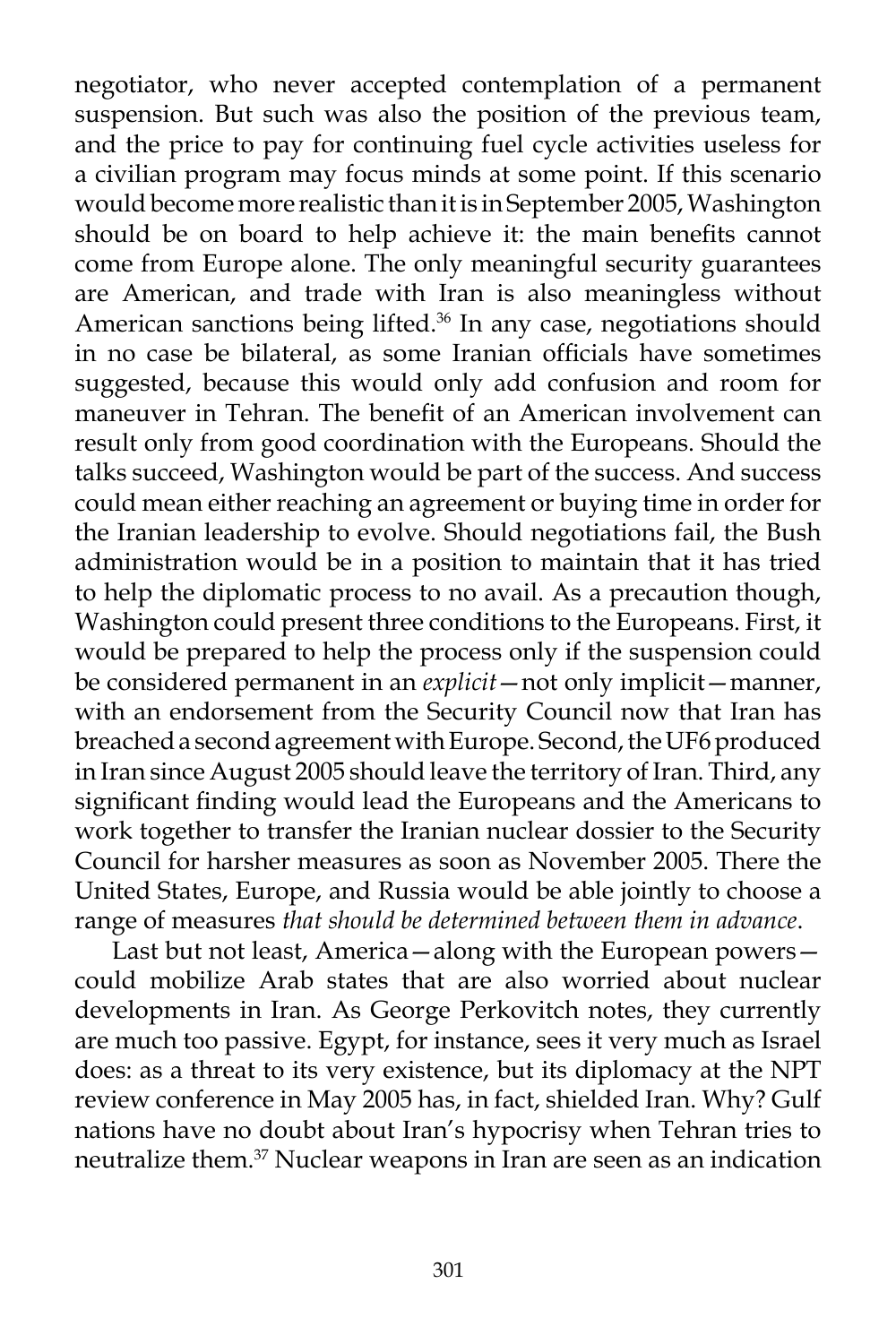of Iran's will to exert dominance over the region, particularly over the Gulf, and to reshape the Middle East.

 This first scenario had gained some ground at the beginning of the second Bush administration. After returning from Europe in February 2005, President Bush reportedly asked his advisors to think about a list of incentives to offer Tehran as part of European talks with Iran. But events on the Iranian political scene since have again put it on the back burner.

### **Europe Joins America in the Security Council.**

 This is an outcome that the Europeans have never ruled out. Again on January 19, French Minister of Foreign Affairs Michel Barnier stated that, "In case the negotiations fail, the dossier will be brought to the Security Council where a resolution will define what the international community should do." And in August 2005, Jacques Chirac repeated the same threat: "If Iran does not reestablish confidence, the Security Council will have no other choice than to take up the dossier." In the first half of 2005, the Europeans have been delaying the Iranian program but not solving the problem.<sup>38</sup> What was lacking in the European negotiations was a clear threat of precise punitive measures to back the talks. Without such a threat, the talks were actually doomed.<sup>39</sup> The Security Council was not seen by Iran as a realistic scenario because the kind of action that could be adopted in New York remained unclear. Beyond a clear endorsement of the European demands, the UN Security Council could ask for more intrusive powers for the inspectors who currently have no sufficient access to sites, documents and personnel; adopt sanctions related to investments on oil and gas infrastructures, very much needed in Iran; decide on an arms embargo; and at the end of the process, if nothing else has worked, an oil embargo and even a threat of further action. The only condition to fulfill is to take into consideration the importance of time : if action is not quick enough, the international community may find itself with another North Korea, able to blackmail the world with capabilities that are not fully known.

 The second round of negotiations has been presented all along as the "last chance" for Iran. The deal was to suspend any transfer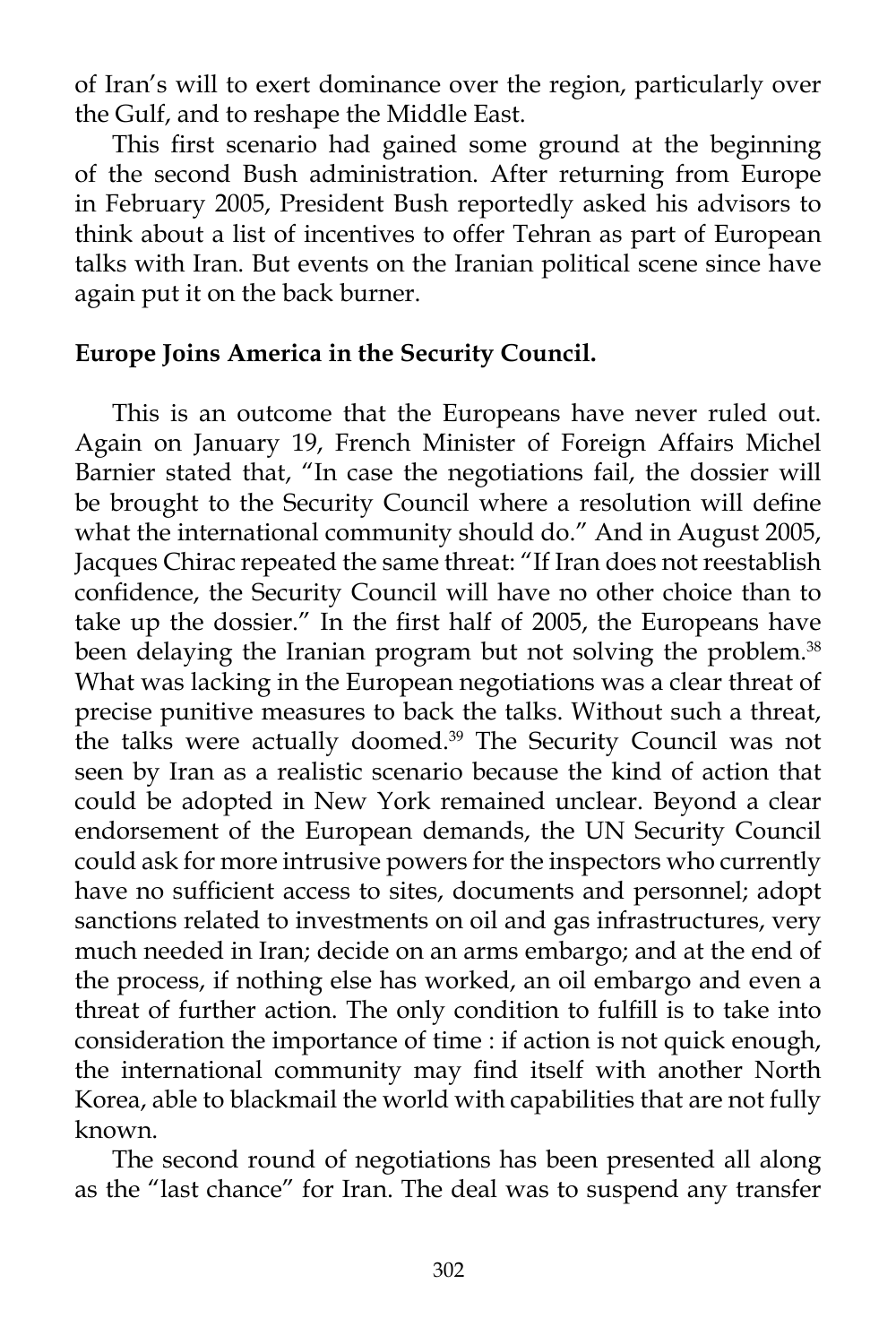to the Security Council while the suspension of fuel cycle activities were themselves suspended. At the present stage, no option should be withdrawn from the table, $40$  and such is the IAEA message of the September resolution. But it is fair to acknowledge that a transfer to the UN Security Council would have been easier in November 2003,<sup>41</sup> when a long list of violations was acknowledged, than now, when additional problems have surfaced without any major new violation being identified. By major violation, one can understand either further discovery related to nuclear materials or Iranian activities on weaponization. So far, the strongest evidence of a nuclear weapons program is the 1987 A.Q. Khan offer, and, if confirmed, the thousands pages of Farsi-language computer files that were revealed by *The Wall Street Journal* in March and July, documenting Iran's efforts to adapt its *Shehab 3* missile for delivering a nuclear warhead. The paper gives specifications for size, weight and even height of detonation. This highly classified information was reportedly shared with the three Europeans and with the IAEA. However, short of using intelligence, transfer to the UN Security Council can still use past violations, that, according to the IAEA statute, *shall* be reported to the Council, without any specification of date. In addition, the IAEA has recognized in its reports to the Board that it was not in a position to verify in detail the chronologies and descriptions of the experiments which took place in Iran, and that the lack of records with regard to the amount of uranium rendered impossible a precise material accounting in the country. This is also a ground, according to the IAEA statute for referring the matter to the UN Security Council.

# **The Two Sides of the Atlantic Break Apart***.*

 This is Iran's preferred scenario, and the most dangerous outcome. It could happen in a number of ways: the Americans continuing to remain inactive on Iran, insisting on regime-change;<sup>42</sup> the British giving priority to the fear of Iranian interference in Iraq, and downplaying the Iranian nuclear threat;<sup>43</sup> the Germans remaining reluctant to use any means of coercion, particularly during an electoral campaign; the French—along with the British and the Germans—refusing to condone any U.S. threat to use force,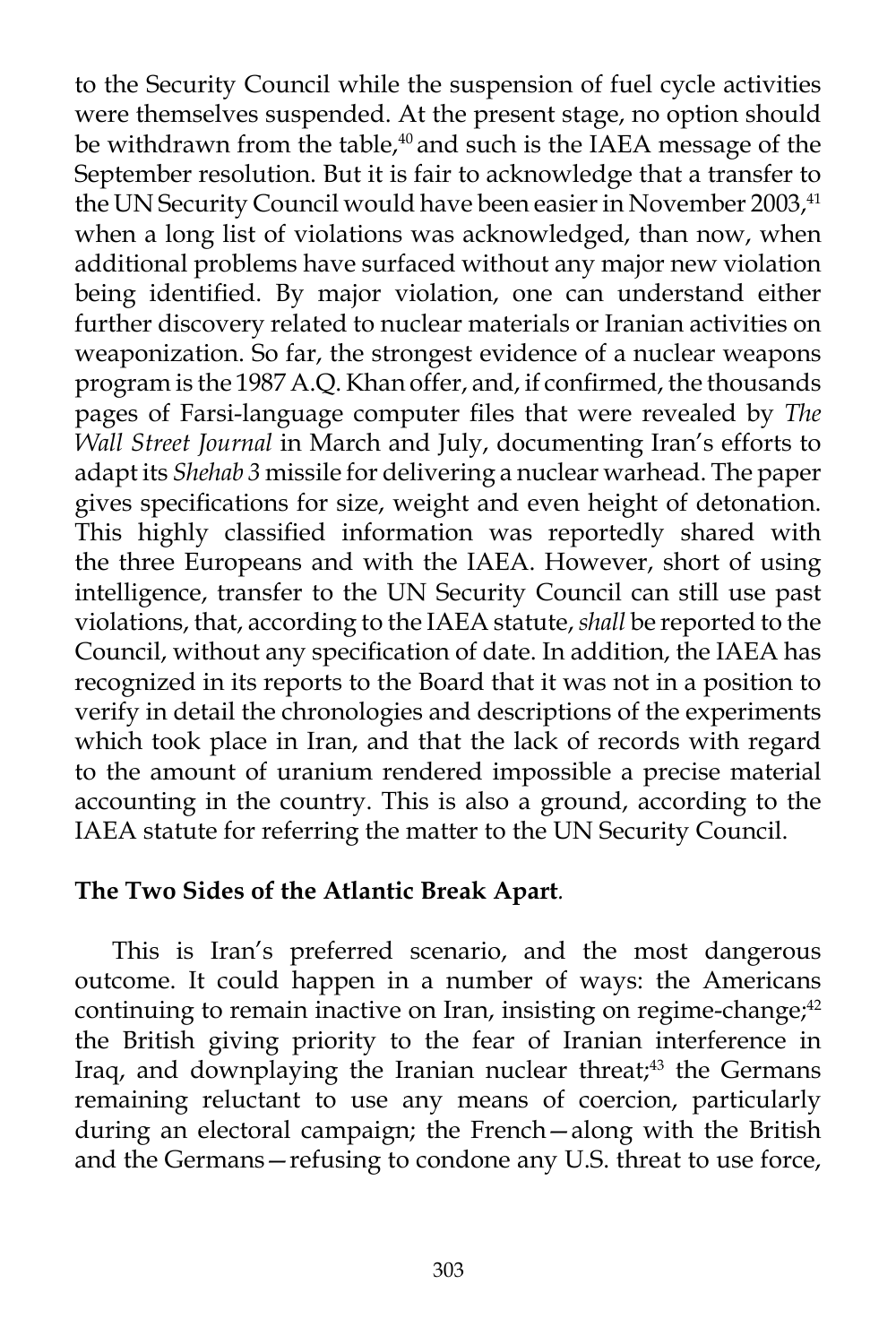whatever the circumstances.<sup>44</sup> In addition, taking into account that the only meaningful sanction would concern investments on oil and gas infrastructures and Iranian oil sales, there may be reluctance in the three capitals to go that far for a number of reasons. One is the Iraqi precedent;, another is the effect on oil prices, already very high; and a third is China's already stated position that Beijing would veto such measures at the Security Council. But whether this European reluctance would amount to a transatlantic divide is unclear. After all, America also might worry about the international consequences of such a move. But all the players would be well-advised not to forget that this particular dimension of the Iranian nuclear issue is far more complex. If Iran continues its military program, a number of regional players will be tempted to follow suit—including Saudi Arabia. Since this is the major oil producing nation in the world, what will be the effect on oil prices and how would this new problem be dealt with?

### **CONCLUSION**

 Time is running out in September 2005 and stakes are high for both America and Europe. A multipolar nuclear Middle East is the last thing both partners wish to see develop.45 For that reason, even an Iranian advanced nuclear capability that has not yet built a bomb is unacceptable. Such a situation would give rise to similar ambitions in the region and encourage the same kinds of military developments. As North Korea has taught us in East Asia, where Japan increasingly is nervous, ambiguity is dangerous.

### **ENDNOTES - CHAPTER 12**

1. As Robert Einhorn puts it, "Prospects for forging an agreed transatlantic approach toward Iran depend to a significant extent on whether the United States and Europe share a common understanding of Iran's nuclear intentions." "A Transatlantic Strategy on Iran's Nuclear Program," *The Washington Quarterly*, Autumn 2004. They did not in the 1990s. They now do.

2. On March 11, 2005, the U.S. Secretary of State issued a statement supporting the EU/3 efforts, underlining that "The Europeans have been very clear with the Iranians that there will have to be certain objective guarantees that Iran is not trying to use a civilian nuclear program to provide cover for a weapons program."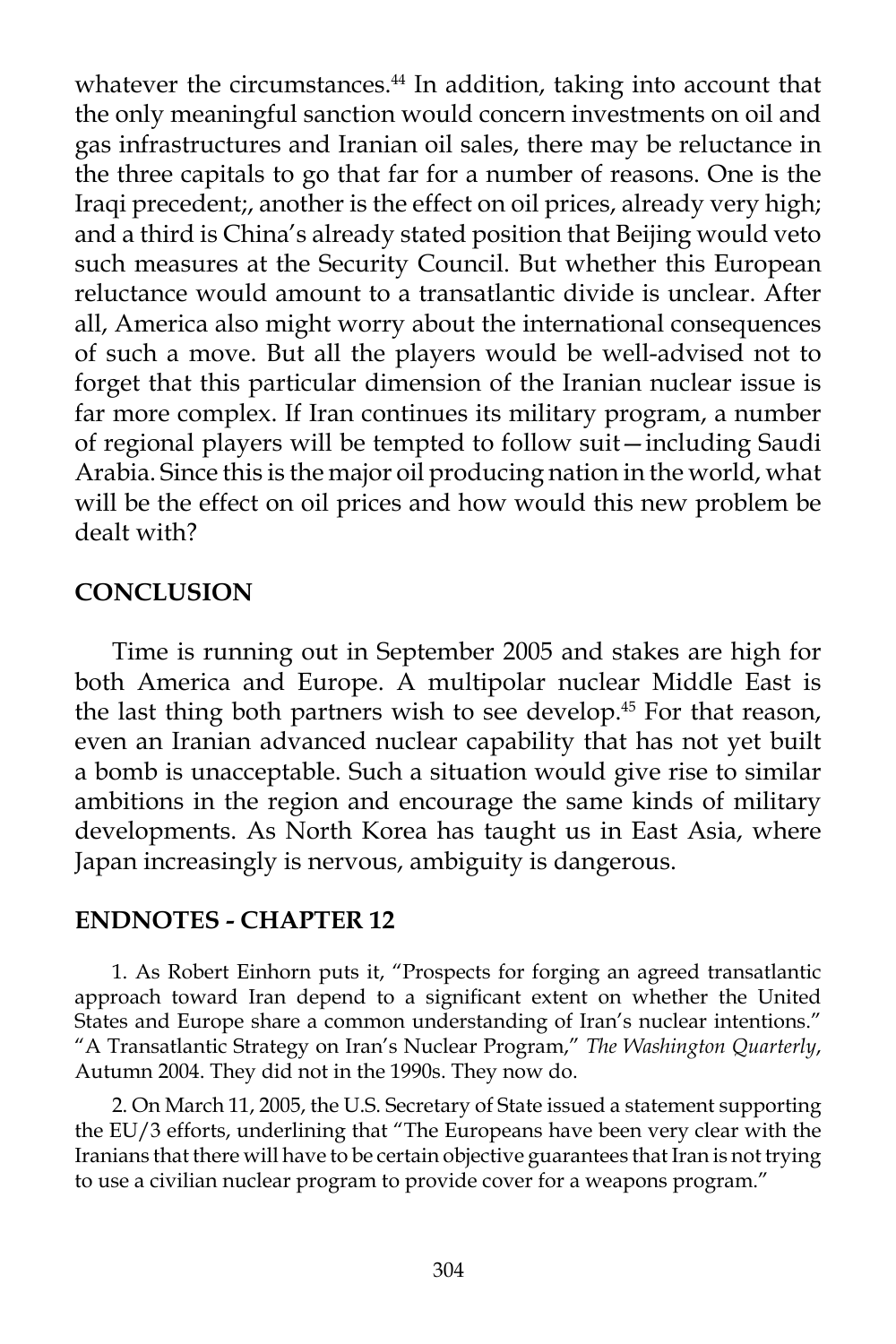3. But for the first time on March 10, 2005, the three European powers have made clear that they "will have no choice but to support referring Iran's nuclear program to the UN Security Council," if Iran does not maintain the suspension of all its nuclear enrichment related and reprocessing activities and does not fulfill all its international agreements.

 4. The agreement signed on February 27, 2005, between Russia and Iran concerning the fuel necessary for the Bushier reactor was consistent with the European negotiation in that it showed that Iran does not need fuel cycle activities of its own. But the fear of losing this contract may now have undesirable consequences.

5. The Euro-American talks at the end of January in Washington may well have had this purpose, in preparation for the visit to Brussels of President Bush in February. And the need for closer contacts was felt in August as well, when resumption of conversion activities took place in Iran.

6. Among the other inspected facilities were Bushier Nuclear Power Plant, Esfahan Nuclear Technology Centre, Laser Separation Laboratory, Lashkar Ab'ad, Tehran Nuclear Research Centre, and Karaj Nuclear Research Center.

7. The evidence relunctantly was turned over by Iran to the IAEA in February 2005. Mr Khan's representatives offered in particular the technology necessary to cast uranium metal.

8. Or even attempts of purchases. For instance, there is evidence that Iran has attempted to purchase significant quantities of the substance. Five countries were involved in the attempts: Russia, China, Germany, Kazakhstan, and the United Kingdom. According to *Reuters*, January 21, "The only successful import of beryllium by Iran was a few grams purchased in Britain." There is no evidence that the other attempts succeeded.

9. The common letter signed on March 10 by the EU/3 is the best show of unity so far. It states clear readiness to refer Iran's nuclear program to the UN Secuirity Council under certain circumstances, namely if full suspension is not maintained. Germany apparently had forgotten it in August.

10. When Iran renewed its enrichment activities in June 2004, the pretext was already that the Europeans had not honored their "promise" to remove the Iranian nuclear issue from the IAEA agenda. No such promise had ever been made.

11. At the beginning of the second Bush mandate, though, a number of statements were made in Washington concerning the absence of any military plans against Iran in the near future.

12. Probably to show that he did not do it by mistake, Jack Straw repeated the same position on January 19, saying that there was no alternative to Europe's approach of using diplomacy to try to persuade Iran to give up technology that could be used to make nuclear weapons.

13. This interpretation was revived in January 2005 when media reported that the United States had been flying drones over Iran to locate hidden nuclear sites.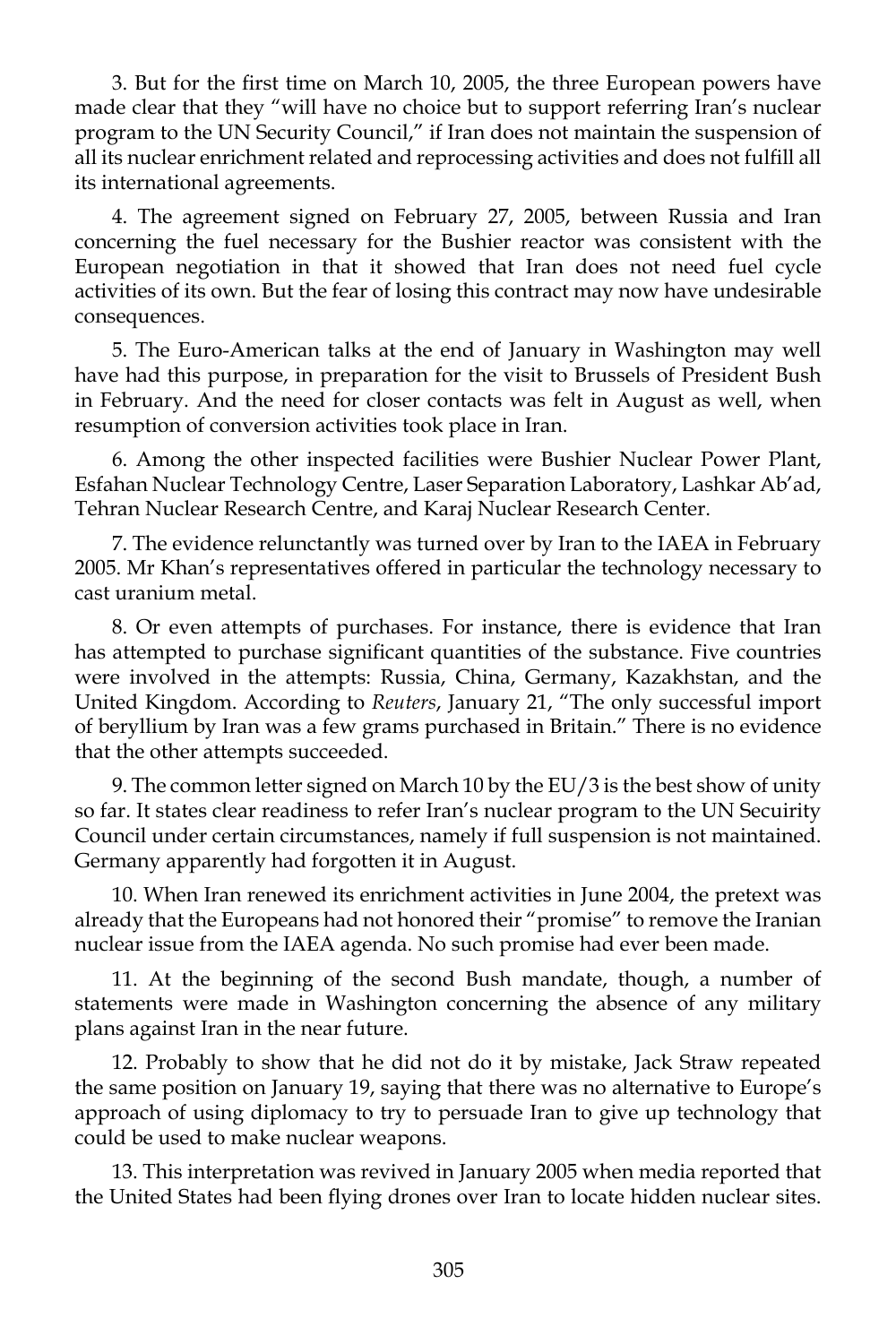On February 15, Iranian state TV even reported that a missile had been fired from an unknown fighter not far from the Bushier nuclear reactor.

14. It would be more accurate to say that the regime in Tehran calls explicitly for the destruction of the State of Israel.

15. Since then, progress has been made in Iran. In October, Tehran announced successful trials of its *Shehab* 3 ballistic missile with a range of 2000km, putting parts of Europe, as well as Israel and U.S. bases in the Gulf, within reach.

16. Because of the many violations Iran has already committed in the last 20 years!

17. In June 2004, eight servicemen were abducted by the Iranian Pasdaran to remind London, if need be, of their nuisance capability.

18. Rafsanjani himself noted: "The war taught us that international laws were only scraps of papers." See IRNA, 19 October 1988.

19. To my knowledge, the real issue on the French side at the time of Iraqi chemical attacks on Iranian troops was the use of French aircraft for the delivery of the gas.

20. In January 2005, the ISNA Student news agency quoted President Rafsanjani as saying, "The Islamic Republic is not a place for adventurism."

21. On January 18, there was a cryptic statement in Tehran: "We are able to say that we have strength such that no country can attack us because they do not have precise information about our military capabilities due to our ability to implement flexible strategies. We can claim that we have rapidly produced equipment that has resulted in the greatest deterrent." The IAEA should ask for an explanation concerning the meaning of what appears to be a nuclear threat. But it remembers Saddam's statements and Kim Jong Il's statements more than an actual threat that would lead Iran to the Security Council.

22. Robert Einhorn.

23. Interfax News Agency, January 18, 2005. Serguei Lavrov was in Petrozavodsk when he made this statement. The worst part of the statement is actually what follows: "The Iranian leadership assures us that the peaceful character of the nuclear program is precisely the aim of Tehran." An expert in leadership like Serguei Lavrov certainly knows what confidence can be attached to such empty claims.

24. There have been seven written reports to the IAEA Board so far: GOV/2003/40, dated June 6, 2003; GOV/2003/63, dated August 26, 2003; GOV/2003/75, dated November 10, 2003; GOV/2004/11, dated February 24, 2004; GOV/2004/34, dated June 1, 2004; GOV/2004/60, dated September 1, 2004; and GOV/2004/83, dated November 15, 2004.

25. Iranian centrifuges in Natanz, Iran.

26. Iranian centrifuges found in Libya in 2004. The Iranian and the Libyan models are based on design information stolen in the Netherlands by A. Q. Khan.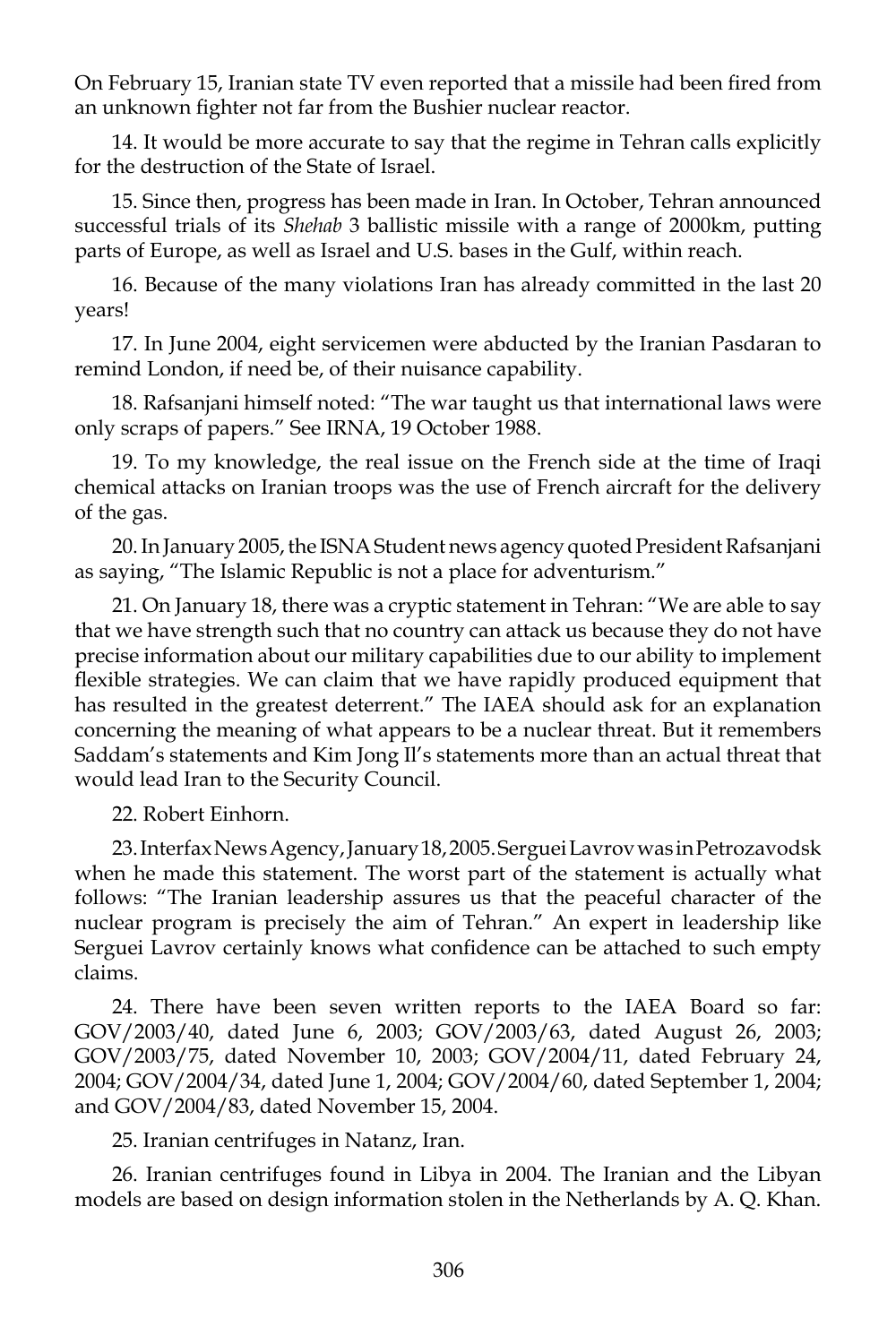27. The G1 is a subcritical, single tube German model from the 1960s far simpler than the supercritical Dutch centrifuges. This mistake has correctly been denounced by *Nuclear Fuel* in January 2005, and the IAEA consequently should make a corrigendum in its next report.

28. George Perkovich, "Memorandum to Mohammed El Baradei," *Foreign Policy*, January-February 2005, pp. 60-64.

29. A flavor of the uneasy IAEA/Iran relationship can be provided by the last IAEA report, GOV/2004/83, where one can read on the first page—in the inimitable IAEA style—that the September Board of Governors,

strongly urged that Iran respond positively to the Director General's findings on the provision of access and information by taking such steps as are required by the Agency and/or requested by the Board in relation to the implementation of Iran's Safeguards Agreement, including the provision of prompt access to locations and personnel, and by providing further information and explanations when required by the Agency and proactively to assist the Agency to understand the full extent and nature of Iran's enrichment program and to take all steps within its power to clarify the outstanding issues before the Board's 25 November 2004 meeting, specifically including the sources and reasons for enriched uranium contamination and the import, manufacture and use of *centrifuges.*

30. Out of four areas identified by the Agency to be of political interest, the Agency was permitted to select one area. In addition, in that area the Agency was requested to minimize the number of buildings to be visited.

31. Unless some radioactive (other than fissile) material has been used in the process.

32. There was probably an internal debate on this subject within the IAEA since some days after the useless inspection, the agency was expressing the wish to come back to the Iranian military complex.

33. See "IAEA wants to conduct second Parchin inspection," *Nuclear Threat Initiative*, Global Security Newswire, January 19, 2005. Tehran considers that there is no justification for any additional visit.

34. What can be made for instance of the following sentence: "The Director General noted an increased degree of cooperation by Iran, while noting that some of the information and access were at times slow in coming and incremental, and that some of the information was in contrast to that previously provided by Iran." GOV/2003/75, November 10, 2003.

35. Einhorn.

36. This being said, contrary to the security basket, where the United States is the only serious player, the Europeans have a list of possible exports and investments that present a real interest for the Iranians.

37. The First International Institute for Strategic Studies (IISS) Gulf Dialogue in Bahrain (December 3-5, 2004) made this point abundantly clear. See also George